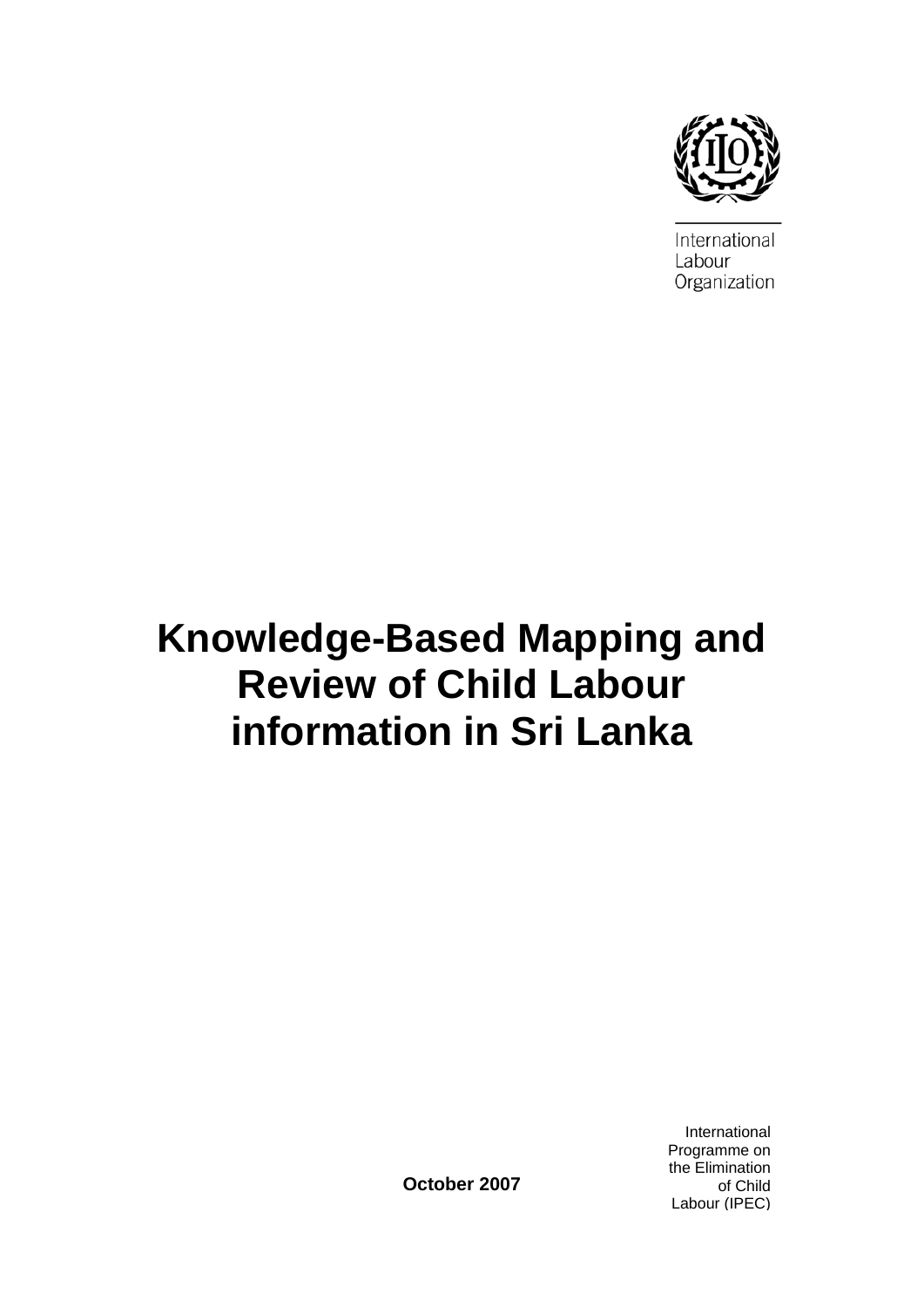## Acknowledgements

Acknowledgements are made to:

- Ms. Shyama Salgado, Senior Programme Officer, ILO-IPEC, for providing the opportunity to undertake this study and for her continuous support;
- Ms. Randika Jayasinghe, ILO-IPEC for her co-operation;
- Ms. Savithri Hirimuthugoda, for her laborious work in accessing research studies;
- The key persons who gave their time for personal or telephone interviews; and
- Vathany Narendran and Chandan Nishantha for assistance in the production of the report.

Swarna Jayaweera October 2007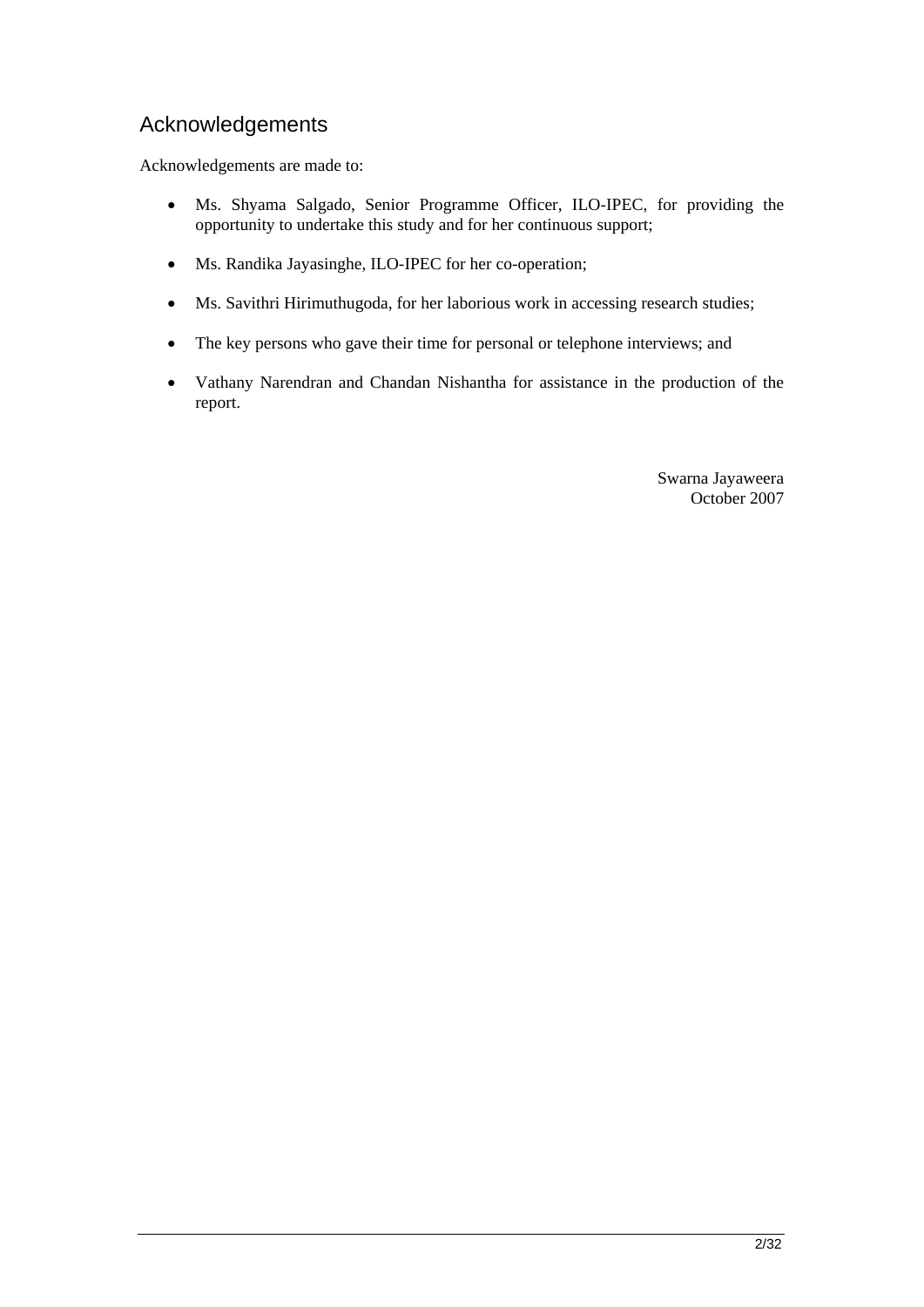# **Table of contents**

|     | Knowledge-Based Mapping and Review of Child Labour information in Sri Lanka 4                                                                                                                                                                       |  |
|-----|-----------------------------------------------------------------------------------------------------------------------------------------------------------------------------------------------------------------------------------------------------|--|
|     |                                                                                                                                                                                                                                                     |  |
| 1.1 |                                                                                                                                                                                                                                                     |  |
| 1.2 |                                                                                                                                                                                                                                                     |  |
| 1.3 |                                                                                                                                                                                                                                                     |  |
| 1.4 |                                                                                                                                                                                                                                                     |  |
|     |                                                                                                                                                                                                                                                     |  |
| 2.1 | The Census and annual and quarterly Labour Force Surveys of the Department of<br>Census and Statistics are a regular and continuous source of macro level data 6                                                                                    |  |
| 2.2 | A more specific source of national level data is the Child Activity Survey carried<br>out by the Department of Census and Statistics in 1999. The sample in this survey<br>was 14,400 households. The survey concentrated on the 5-14 and 15-17 age |  |
|     |                                                                                                                                                                                                                                                     |  |
| 3.1 |                                                                                                                                                                                                                                                     |  |
| 3.2 |                                                                                                                                                                                                                                                     |  |
| 3.3 |                                                                                                                                                                                                                                                     |  |
| 3.4 |                                                                                                                                                                                                                                                     |  |
| 3.5 |                                                                                                                                                                                                                                                     |  |
| 3.6 |                                                                                                                                                                                                                                                     |  |
| 3.7 |                                                                                                                                                                                                                                                     |  |
| 3.8 |                                                                                                                                                                                                                                                     |  |
| 3.9 |                                                                                                                                                                                                                                                     |  |
|     |                                                                                                                                                                                                                                                     |  |
|     |                                                                                                                                                                                                                                                     |  |
|     |                                                                                                                                                                                                                                                     |  |
| 6.1 | Availability of accessible research output pertaining to child labour  29                                                                                                                                                                           |  |
| 6.2 |                                                                                                                                                                                                                                                     |  |
|     |                                                                                                                                                                                                                                                     |  |
|     |                                                                                                                                                                                                                                                     |  |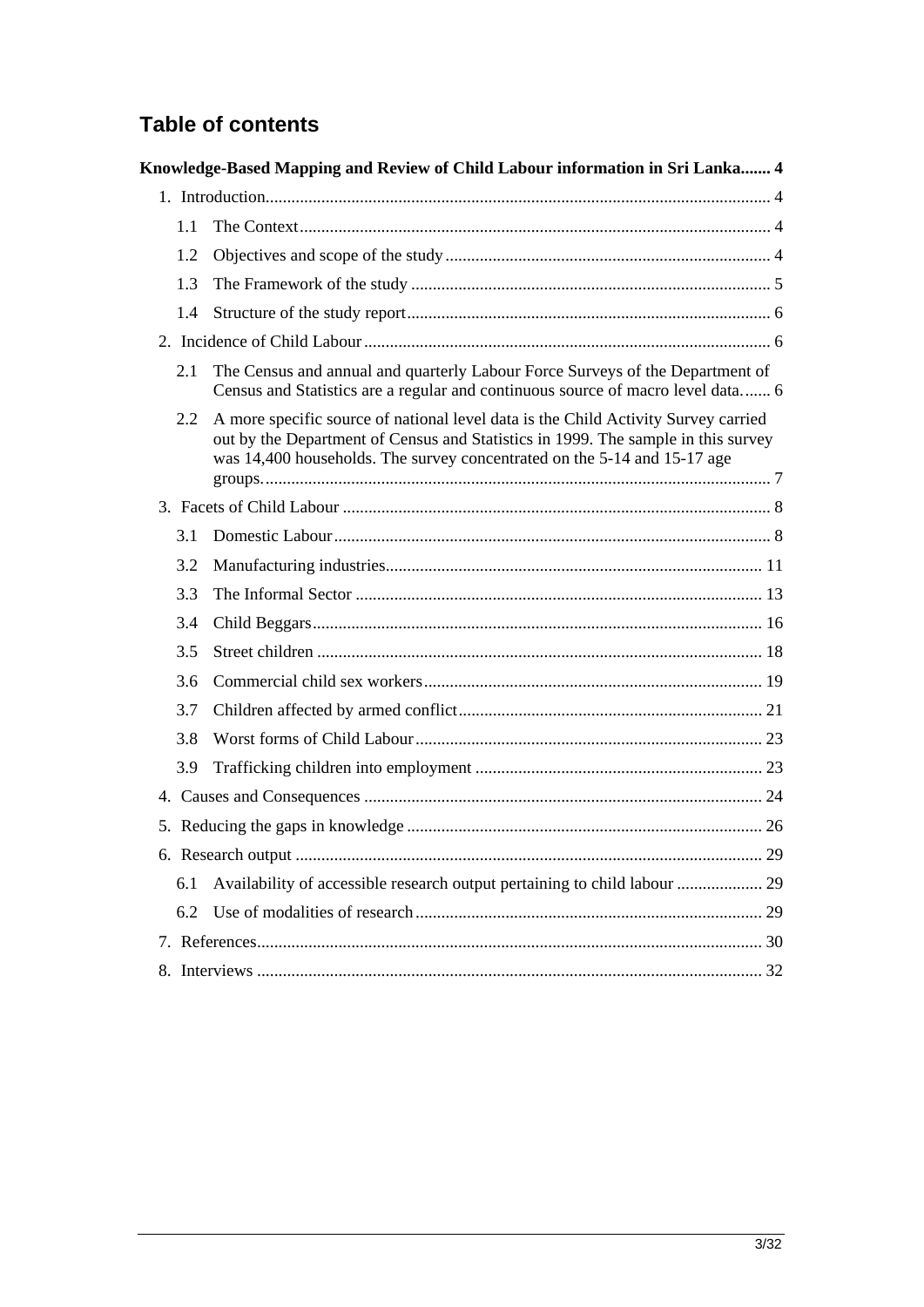# **Knowledge-Based Mapping and Review of Child Labour information in Sri Lanka**

# **1. Introduction**

### **1.1 The Context**

Chid labour has been recognised as a grave threat to the developmental needs of children since the early twentieth century. A long history of international interventions to reduce and eventually eliminate child labour began with the advent of the International Labour Organisation and has culminated in landmark Conventions in recent decades such as the Convention on the Rights of the Child (1989) and in particular its sections 32, 34 and 35, the ILO Conventions No. 138 on the Minimum Age of Employment(1973) and No.182 on the Worst Forms of Child Labour (1999), and the UN Protocol for Prevention, Suppression and Punishment for Trafficking in Persons, especially Women and Children(2000).

Sri Lanka too has a record of legal enactments since 1919 including , inter alia those pertaining to the prohibition of the employment of children under 10 years in plantations in 1927, the prohibition of the employment of children under 12 years in 1939, a reversal of this absolute ban and some restrictions in different sectors in the Employment of Women, Young persons and Children Act of 1956 and its subsequent amendments in 2003 and 2006, in particular, prohibiting the employment of any children under 14 years and those under 18 years in hazardous occupations. These laws have tended to be ad hoc and contradictory, leading to considerable confusion regarding the minimum age of employment and the various exceptions such as for children engaged in family labour. Recent legislation such as the ratification of The UN Convention on the Rights of the Child in 1990, ILO Conventions No. 138 in 1999, and No. 182 in 2001, the amendments to the Penal Code in 1995 and 1998 recognising all forms of sexual abuse and imposing penalties for them, and the SAARC Convention on Preventing and Combating Trafficking in Women and Children for Prostitution have established some norms. Some ambiguities, however, persist particularly regarding 14 as the minimum age of employment in a country which has compulsory education regulations for the 5-14 age group.

From a socio-economic perspective too, attitudes to child labour have been and continue to be ambiguous among a sizable section of the population. There has been a passive acceptance of child labour as a family strategy as in developed countries before their rise to prosperity and in other economically developing countries also with a relatively high incidence of poverty. As pointed out by Goonesekere (1993) an old tradition among the Sinhalese and Tamil communities was to sell their children in time of need. A 'benevolent' perception of child labour inbuilt in patron-client relationships between elite and low income families has persisted to the present .A better quality of life is envisaged by both employers and parents for children in domestic service in affluent families The labour of children tends to be perceived as an economic asset and a strategy for family survival and parents do not appear to perceive the ill effects and dangers to children employed in diverse situations from houses to factories to commercial sex work. Awareness of the relevant legislation has yet to reach these disadvantaged communities. The increasing demand for child labour in a changing socio-economic milieu, however, has seen concomitant regulatory controls that operate in the formal sector in employment. It is against this background that an attempt is made in this study to ascertain the current situation pertaining to child labour.

#### **1.2 Objectives and scope of the study**

The study seeks to facilitate policy formulation and action to reduce and eliminate child labour by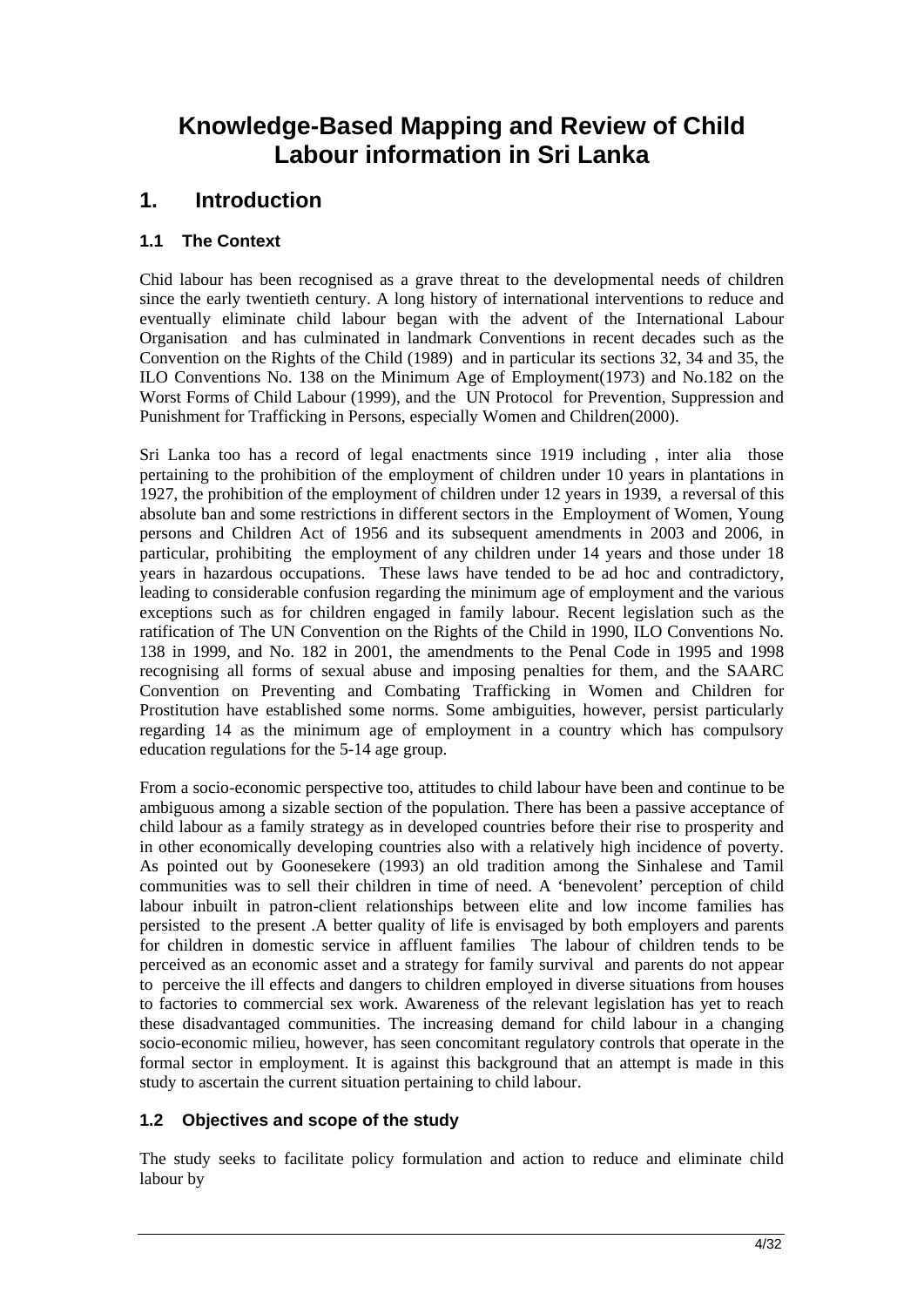(i) providing a knowledge base on the current situation with respect to its

- incidence
- nature and manifestations
- causes
- consequences
- (ii) identifying gaps in knowledge, and
- (iii) exploring ways of filling this lacuna

The methodology has been to review available published and unpublished literature on child labour and to refine perceptions embodied in the literature by interviews with key persons in the areas of research, policy and action. Focus Group Discussions were not considered useful as the studies often had incorporated information from such discussions at a much greater depth. A limitation was the lack of access to all unpublished data and also to some studies published abroad.

#### **1.3 The Framework of the study**

The study is based on the premise that child labour as defined in international instruments includes paid and unpaid work and activities that are mentally, physically, socially, or morally dangerous or harmful to children and deprives them of access to education and opportunities that will improve their life chances. As defined by the UN Convention on the Rights of the Child, children are persons under the age of eighteen.

The ILO Convention No. 182 identified the worst forms of child labour that should be prohibited for persons under 18 years as

- (a) all forms of slavery or practices similar to slavery, such as the sale and trafficking of children, debt bondage and serfdom and forced or compulsory labour, including forced or compulsory recruitment of children for use in armed conflict;
- (b) The use, procuring or offering of a child for prostitution, for the production of pornography, or for pornographic performances;
- (c) The use, procuring or offering of a child for illicit activities, in particular for the production and trafficking of drugs as defined in the relevant international treaties:
- (d) Work which, by its nature or circumstances in which it is carried out, is likely to harm the health, safety or morals of the children

In accordance with the provisions of the Convention, the National Steering Committee recommended a list of hazardous forms of Child labour appropriate to the local context which were then adopted by the National Labour Advisory Council.

These encompassed

- any form of slaughter; work connected with or use of pesticides, Lead, Zinc metallurgy, hazardous or harmful chemicals, ionising radiation, Tannery, manufacture; transport, sale and use of explosives, armed combat, fireworks industry, production of weapons /knives /guns;
- work connected with heavy manual work in construction and demolition sites, lifting, carrying or moving any load, transportation of passengers and heavy goods, cleaning or repair of machinery in motion. Mining, Quarries and underground work, gem mining, smelting of metals, manufacture of glass, brass foundries, metal/rock stone crushing, sand mining, limestone industry, garment industry, textile including batik ,brick manufacture, rubber manufacture, road construction and land reclamation, work in tree climbing, felling of trees, at unguarded heights above two metres,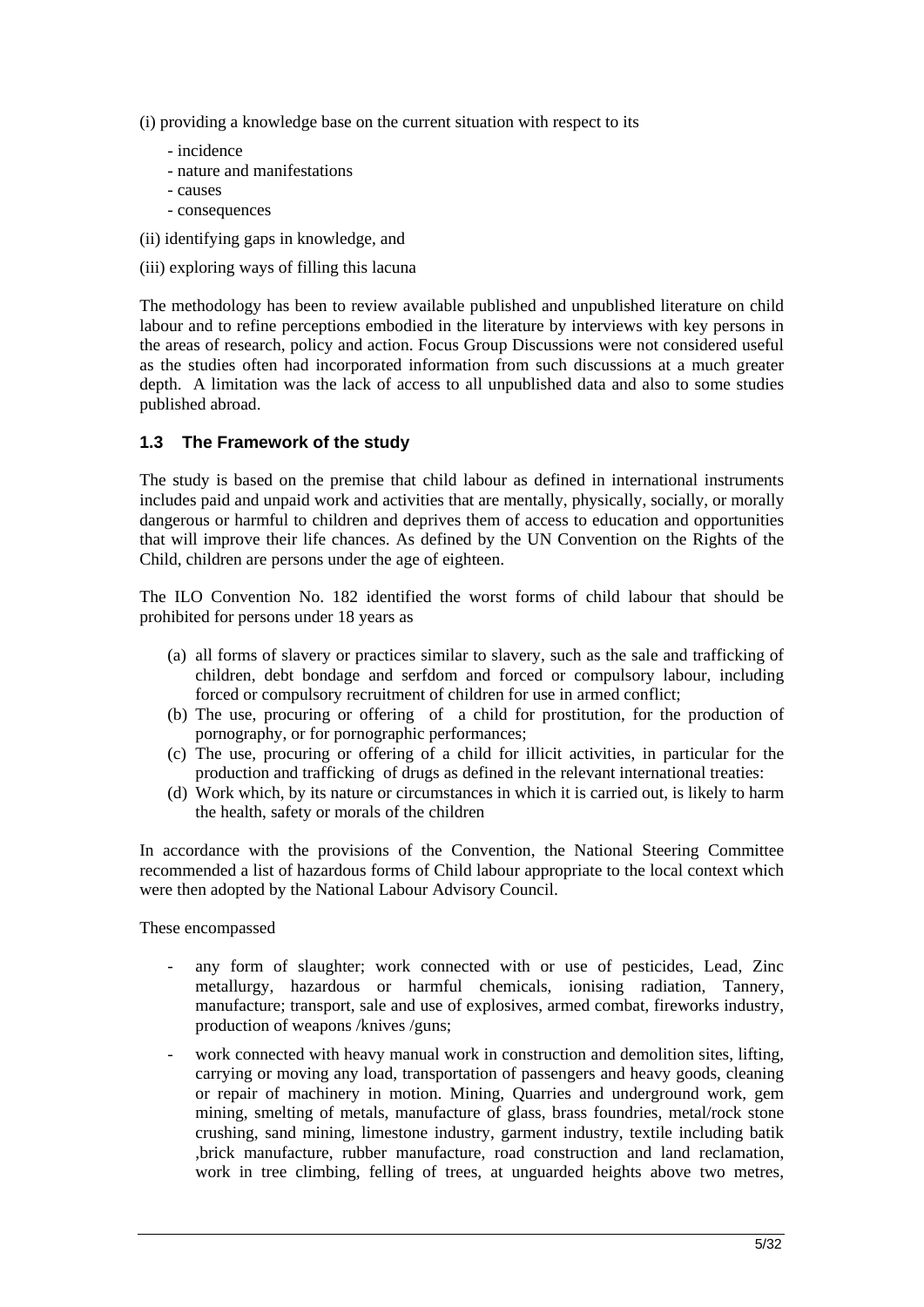dangerous performances including acrobatics, garbage collection, disposal, conservancy, and scavenging;

- agricultural work including plantations, bio hazardous substances including infective agents, inside forests, fishing
- work on vessel or craft, shipping, water transport; diving, ports or harbours;
- work in day and night clubs, bars and casinos, night work between 8 p.m. and 6 a.m.; hotel work, eating houses, restaurants and shops; tourist related ; call centres and telemarketing; alcohol production, transportation and sale; tobacco production, making of beedi, cigars and such other items; child domestic labour.

#### **1.4 Structure of the study report**

Following this introduction the study report presents a situational analysis based on the review of existing child labour related studies encompassing

- o information on its incidence documented in national surveys, as due to lack of evidence sectoral data is fragmentary,
- o trends and issues in ten categories of child labour about which some information is available,
- o a synthesis of (i) causes and (ii) consequences
- o identification of gaps in information that need to be filled for policy and action, and suggestions for research to fill these gaps and to enhance the quality and relevance of the knowledge base.

## **2. Incidence of Child Labour**

The invisibility of some forms of child labour and the right claimed by families to using the labour of their children as a survival strategy makes it difficult to make a quantitative assessment of its incidence. This limitation is reflected in the national level statistics that are available.

#### **2.1 The Census and annual and quarterly Labour Force Surveys of the Department of Census and Statistics are a regular and continuous source of macro level data.**

According to the statistics presented in these reports, the percentage of children in the 10-14 age group who were in the labour force has declined over the years – from 8.1% (male) and 4.3% (female) at the 1963 Census to 5.6% and 2.4% respectively at the 1981 census. The data in the Labour Force Surveys since 1991 indicate a substantial decline in numbers since the earlier period and some fluctuations in the last two decades, - 1.1% in 1991, 0.3% in 1995, 0.5% in 2000 and 0.1% in 2005. In 2006 male and female labour force participation rates have been 1.8% and 0.9% respectively. Regrettably these percentages are considered to be negligible to merit detailed information in these surveys. In view of the small size of the sample and the relatively small numbers of children involved it is difficult to provide conclusive data. However, the number of children in this age group in the labour force is clearly large enough to be an issue of concern. The total number of children has been 22,478 in 1991, 30,105 in 2000 and 22,349 in 2006.

Labour force participation rates in the 15-18 age group have also declined in the official statistics but continue to be high- 41.5% (male) and 18.8% (female ) at the 1981 Census, and 36.2% and 26.9% respectively and 27.6% and 19.3% in 1990 and 1995 in the Labour Force Survey Reports. The percentages in 2006 were 29.0% and 18.5% and the total numbers were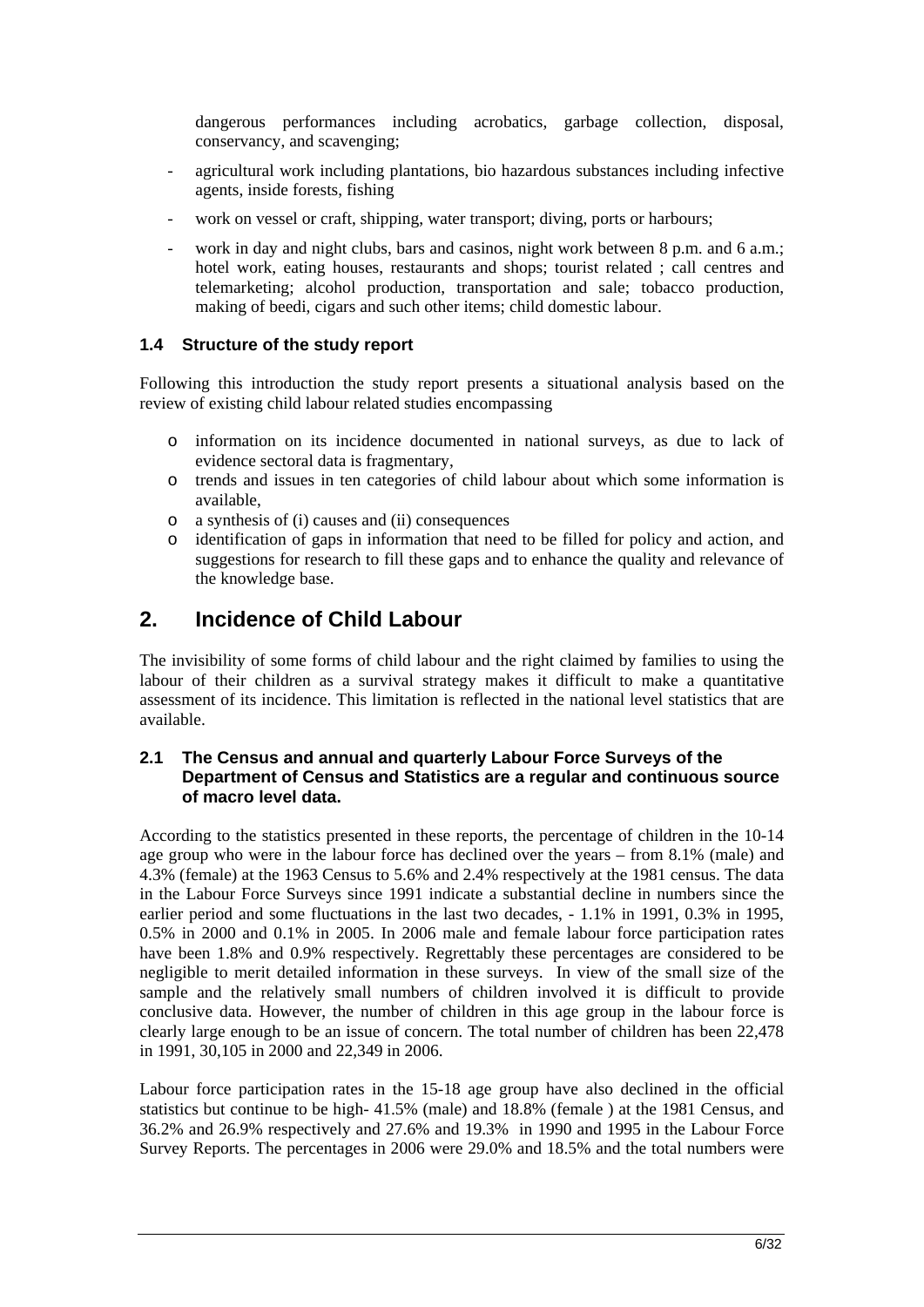232, 055 (male) and 141,102 (female) young persons/children. (Dept. of Census and Statistics, 1963, 1981, 1990, 1991, 1995,, 2000, 2005, 2006).

It is to be noted that the Consumer Finances and Socio-economic Survey of 2003/04 of the Central Bank has reported an even lower labour force participation rate – 0.6% male and 0.3% female in the 10-14 age group and 17.6% male and 10.6% female in the 15-18 age group(Central Bank,2005). Macro level statistics appear to be determined by the sample and by the interpretation of 'employment' by household respondents.

#### **2.2 A more specific source of national level data is the Child Activity Survey carried out by the Department of Census and Statistics in 1999. The sample in this survey was 14,400 households. The survey concentrated on the 5-14 and 15-17 age groups.**

Among the children in the 5-14 age group in this representative sample of households, 25,533 or 0.8% of the age group were out of school and engaged in economic activities and could be categorised clearly as child labour. Of these children, 34.1% were assisting in agricultural activities and 60% were in paid employment. In addition, 449,998 or 14.1% of the age group were engaged in economic activities while attending school. They were involved chiefly in family labour (91.3%), including 73.6% in agriculture, spending less than two hours on their economic activities.

Household chores can be disguised child labour if it exceeds four hours. The survey found that 48,697 children (1.5% of the age group) were out of school and engaged in household tasks and 13.1 of them had to spend more than four hours each day on these chores thereby falling into the category of child labour. On the other hand, 2.1 million children, 67.9% of the age group, assisted in household tasks for less than one hour while attending school. Overall, the survey identified around 32,000 children, that is, around 1% of the children in the age group as victims of child labour.

Among the  $15 - 18$  age group of the out of school population, 17.9% were engaged in economic activities, and 22.4% in household chores, of whom 16.3% had to work for over 4 hours each day. In the former category around 60% were in paid employment and 38% in agricultural work. In addition, 20.8% of this age group were engaged in economic activities while attending school, chiefly in family labour(86.4%) and in assisting in agriculture (70%), and 58.1% were involved in household work for less than one hour a day while attending school.

Other interesting and relevant information that surfaced form the Child Activity Survey is the distribution of these child workers in the economy. In the 5-14 age group, 88.2% were unpaid family labour, 8.1% employees and 2.9% self employed; and in the 15-17 age group, 69.5% were unpaid family labour, 29.9% employees and 4.4% in self employment. Among these children, 4.2% of the children in the 5-14 age group and 19.9% in the 15-17 age group worked 7-8 hours, and 2.4% and 10.7% respectively worked nine or more hours a day which is clearly unacceptable in both groups as the maximum is four hours and six hours respectively for the two groups. .Whether in paid or unpaid work substantial numbers of children are seen to work under exploitative conditions.

Inevitably in a still largely agricultural country, the majority of the children in both groups were engaged in economic activities in the agriculture sector  $-63.3\%$  male and 64.3% female children. Other areas of involvement have been in manufacturing (11.8% male and 20.0% female), in trade and hotels related activities (12.0% and 8.7%) and in personal services (5.4% and 5.5%). It is interesting to note that 19,111 children were reported to be in domestic service. (Department of Census and Statistics.1999).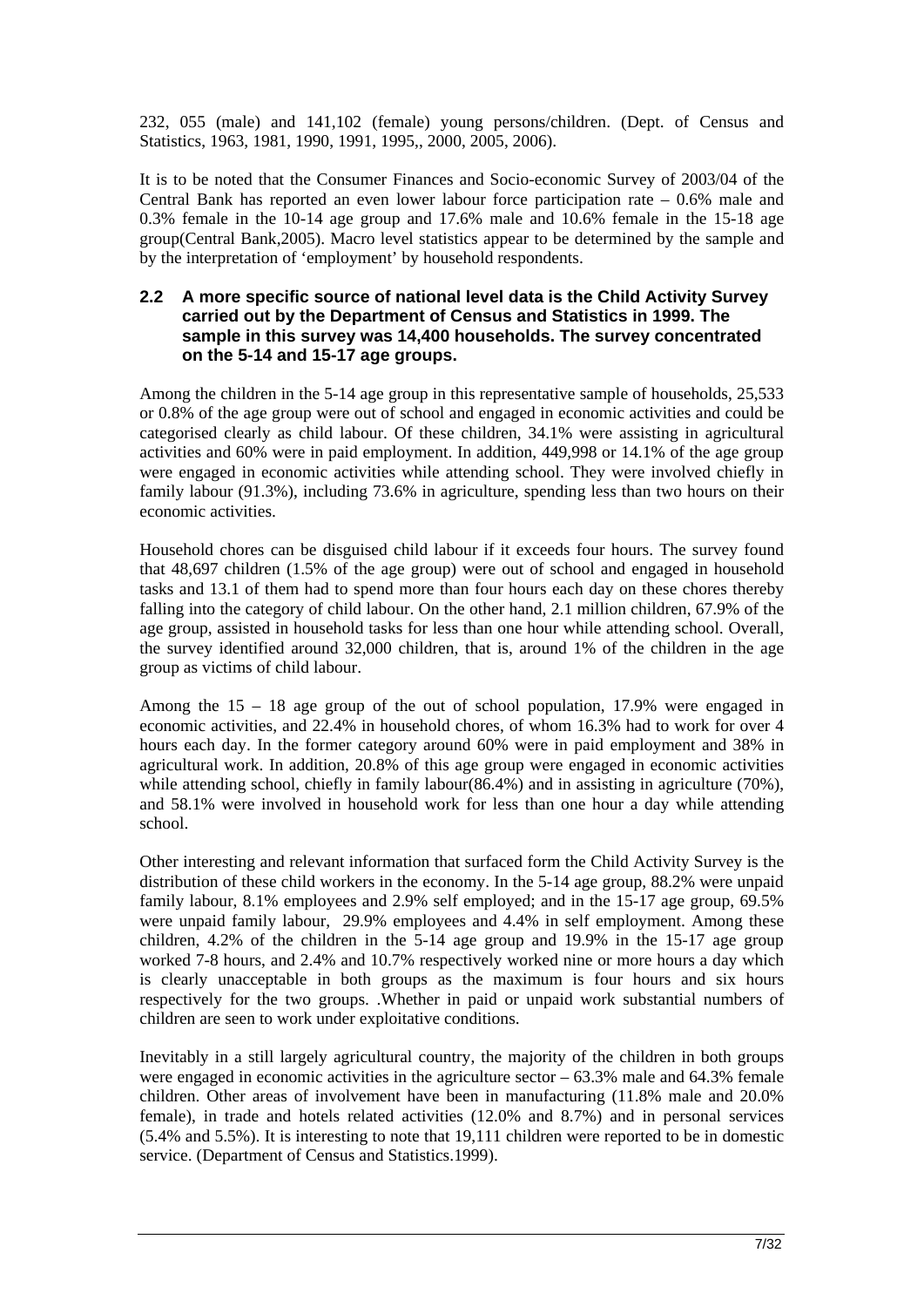The findings of this survey do not appear to differ widely from labour force data. As will be seen later in this study, in comparison with the trends noted in qualitative studies, this data from national studies could well be the 'tip of the iceberg'. It is to be noted too that the information sent regularly to the Department of Probation and Child Care from its regional offices includes in its 2005 records, complaints pertaining, inter alia, to 116 boys and 111 girls employed in domestic service, 32 boys and 31 girls in begging, 43 boys and 12 girls in sale of drugs, and 14 boys and 8 girls in factories, which reflect overt activities which are about a small fraction of the information that are not necessarily captured by national surveys (Department of Probation and Child Care, 2006). The Department of Labour's investigative activities also surface some evidence of submerged child labour

# **3. Facets of Child Labour**

Studies on Child Labour pertain generally to a limited number of geographical areas and households. They focus on children under the minimum age of employment engaged in any economic activity and on children under 18 years employed in the worst forms of child labour identified by ILO Convention No. 182. It is possible to identify ten categories of child labour in the total quantum of available information.

- i. Domestic Labour
- ii. Children employed in the formal manufacturing sector
- iii. Children engaged in economic activities in the informal sector in the agriculture,
- iv. industry and service sectors
- v. Child beggars
- vi. Street children
- vii. Commercial Sex Workers
- viii. Children engaged in illegal activities
	- ix. (viii)Children in economic activities in conflict affected areas
	- x. Child combatants in armed conflict
	- xi. Children who have been trafficked

#### **3.1 Domestic Labour**

It is the perception of policy makers, administrators and researchers that recent child labour related legislation and awareness campaigns have contributed to a decline in the number of child domestic workers. It is not possible, however, to ascertain the numbers of children employed in domestic service as there appears to be no comprehensive no system of registration of domestic workers in households. As they are often invisible in the privacy of homes, the staff of the Department of Labour are unable to monitor their legal status and their working and living conditions. The Department of Probation and Child Care has only information based on complaints and on statistics of those in its Homes. Hence statistics are limited to those identified in surveys by the Department of Census and Statistics, as for instance their figure of 19,111 in 1999 and qualitative data is found mainly in empirical micro studies undertaken by researchers.

The literature on domestic labour comprises

i. reviews of the contemporary scene and discussions of issues such as in Goonesekere (1993),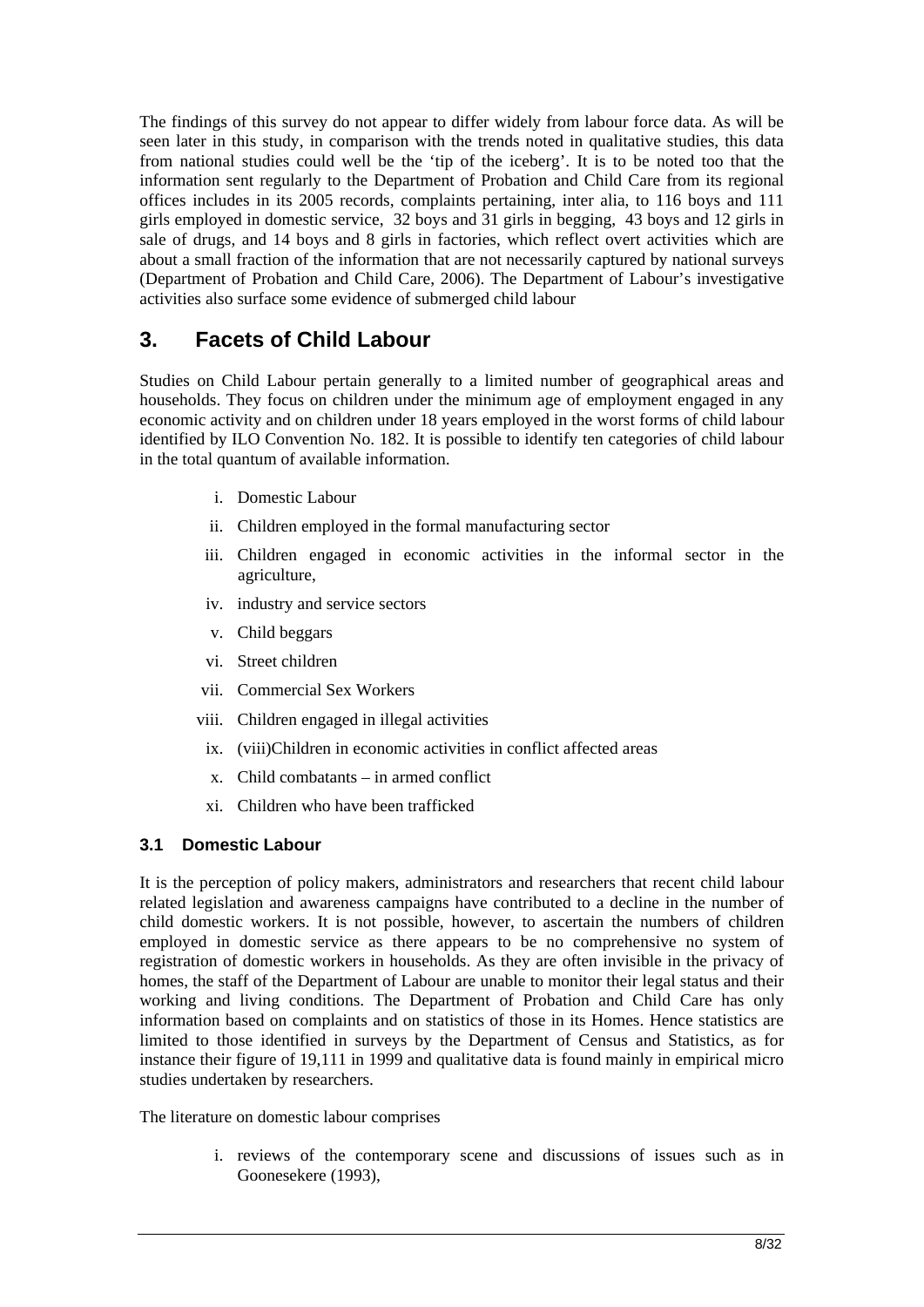ii. in-depth micro studies, using relatively small samples, but providing useful and relevant information and insights.

This review is based on both categories of studies and It draws chiefly on the data in four recent empirical studies – Kanangara, de Silva & Parndigamage (2003), National Child Protection Authority- NCPA, (undated, 2003?) , Jayasena (2005) and Case Studies of Child Domestic workers (Marga, 2004). Some insights were also obtained from a paper on Child Labour by the Centre for Policy Alternatives (1999) and a study on Child Labour and Non Schooling (Cenwor, 2002) and a Tracer study of rehabilitated children (Cenwor, 2005). All these studies were based on small samples of less than 100 to around 300 child domestic workers, from a limited number of districts and it is not possible to generalise from their findings. Their salience is that they draw from the real experiences of child domestic workers. A significant caveat is, as pointed out in the NCPA study, the unreliability of the information pertaining to age as considerable numbers of child domestic workers do not have birth certificates, and the possibility that the information provided by some employers with respect to working conditions lacked credibility. Nevertheless, trends and critical issues emerge form these studies that are useful inputs to policy and action programmes.

#### **Interface of Supply and Demand**

Both earlier and recent studies have identified poverty as the major reason for the availability of a large pool of potential child domestic workers. Parents in low income families perceive child labour as a strategy to reduce the economic burden of children and to augment family income. There has been a traditional acceptance of domestic service as an appropriate occupation for children in their families in the context of dependence on the patronage of the affluent. Low education levels and consequent lack of awareness of the harmful consequences of possible ill treatment of child domestic workers in their most vulnerable years inures them to the tribulations of these children. Studies have indicated that poverty has been compounded by family breakdown resulting in dysfunctional families that do not provide care and protection for their children. The supply of child domestic workers is enlarged by the relatively high incidence of dropping out of school caused not only by poverty but also by the failure to enforce existing compulsory education regulations for the 5-14 age group.

The majority of domestic workers are reported to have come from far off homes (Jayasena, 2005). A recent trend has been the increasing visibility of the estate sector as a source of supply of domestic workers. (Kannangara et al, 2003, Marga, 2004 and Jayasena, 2005.) The enforcement of 14 years as the minimum age of employment precludes estate children from joining the estate labour force as in the past. At the same time continuing high drop out rates from schools as a consequence of laxity in enforcing compulsory education regulations has resulted in a pool of 'idle' children who are seen as an economic burden to families. It is from this source that domestic workers are recruited increasingly, often to fill the vacuum caused by the migration of women overseas as domestic workers and by the greater awareness of the official stance against child labour in the south of the country.

The traditional dependence of elite and middle class families on domestic labour and the feudal legacy of the legitimacy of child domestic labour have acquired a new dimension with the twin trajectories of the migration of young and middle aged women overseas for employment as domestic workers and the unmet demand for domestic workers from urban nuclear families in which both spouses are employed. As Jayasena (2005) points out, the demand for child domestic workers comes also from educated employers in responsible positions in the professions and in administration who are well aware of the illegality of employing children below 14 years.

While parents and relatives continue to play an important part in meeting the demand for child domestic workers, it appears that intermediaries outside the family nexus have embarked on a lucrative enterprise as agents who operate as a link between the sources of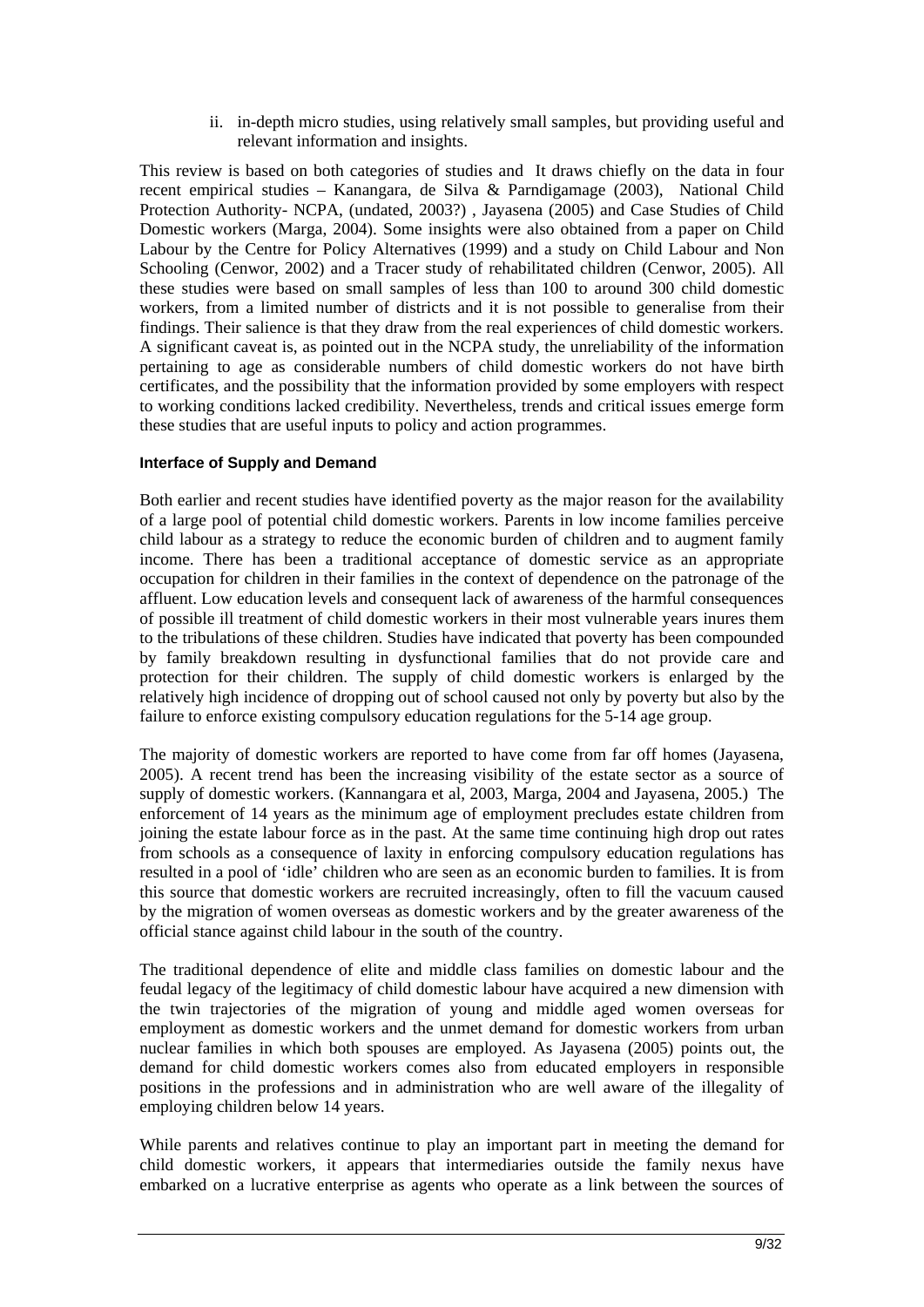supply and demand. In the estate sector, the kanganis or supervisors are reported to work with traders from outside the estates to facilitate the transfer of child workers to households chiefly in urban centres ( Jayasena, 2005). In a context of high demand these agents or brokers are able to obtain substantial commissions from families in desperate need for assistance in child care, the care of the elderly and household chores. Families, however, continue to play a major role in supplying employers with child domestic workers, and to appropriate the wages due to the child workers (Kanangara et al, 2003).

#### **Working and living conditions**

According to the experiences of the child workers recorded in the studies, the age at which child domestic workers have been first employed appears to have been under 14 years for 75% and between 14 and 18 years for around 25%, with a few instances of children even below 5 years pressed into service. Employing children under 14 years is a gross violation of the ILO Convention on the minimum age of employment and The Employment of Women, Young Persons and Children Act The hours of work were less than five hours a day for 3% of the child domestic workers, five to nine hours for  $40\%$  -  $50\%$ , and  $10 - 14$  hours for  $30 - 55\%$ . Juxtaposed with the tasks that children under 14 years had to perform, they were clearly used beyond their physical capacity. These tasks included cleaning the house, washing, cooking, cleaning toilets and other household chores, bringing water and firewood, child care, care of household pets, gardening and loading goods on to vehicles in households in which employers were engaged in economic enterprises. Hazardous tasks identified were using sharp objects, coping with fire, lifting heavy weights, climbing heights ,and climbing trees, all tasks in the official list of hazardous work prepared in 2006.

Approaches to payment of wages has varied. Some employers have paid wages regularly direct to the child workers, amounting sometimes to a maximum of Rs. 5000 – 6000 a month, as well as additional payments to parents, relatives or brokers. Others have paid less than Rs.3000 or even Rs.1000 a month. A significant number of child workers (25% -30% in some studies) have not received any payment. Instead small payments were made to parents or relatives who 'supplied' child labour. Parents were often deceived by assurances that the children were well looked after and even had 'savings accounts'.

The field studies have found that that the living conditions of the majority of child domestic workers in the homes of employers were relatively satisfactory. They were given three adequate meals a day, slept on mats, mattresses or even beds, and received medical treatment when ill from dispensaries and doctors, and had access during leisure to TV and radio programmes and play. There was evidence, however that some children did not receive adequate food and were even starved, slept on the floor or outside the house, had no facilities to store their possessions and had no leisure. Overall, very few were given the opportunity to attend schools and most child domestic workers were denied their right to education during the years of compulsory education.

Child abuse has been a part of the life of some of these child domestic workers. Around 7% to 15% had claimed to have been beaten, a few burnt and tortured as recorded by the City Women and Children's Police Bureau. Around one third of some of the samples had said that they were sexually abused, different parts of their bodies had been 'touched' or they had been forced to engage in similar activities while a few of the girls had claimed to have been raped. It appears that these statements could well have been understatements in consonance with the traditional reluctance of victims to avoid publicity, as case studies of child domestic workers present horrendous evidence of abuse (Marga,2004). In all case studies, children under 14 years were beaten, inflicting in some cases head injuries, or raped by employers including professional and senior officials. The survey of former domestic workers currently in State Homes also noted that nearly 50% had been physically assaulted and around 5% sexually abused by employers. Both the survey and the case studies indicated that victims have either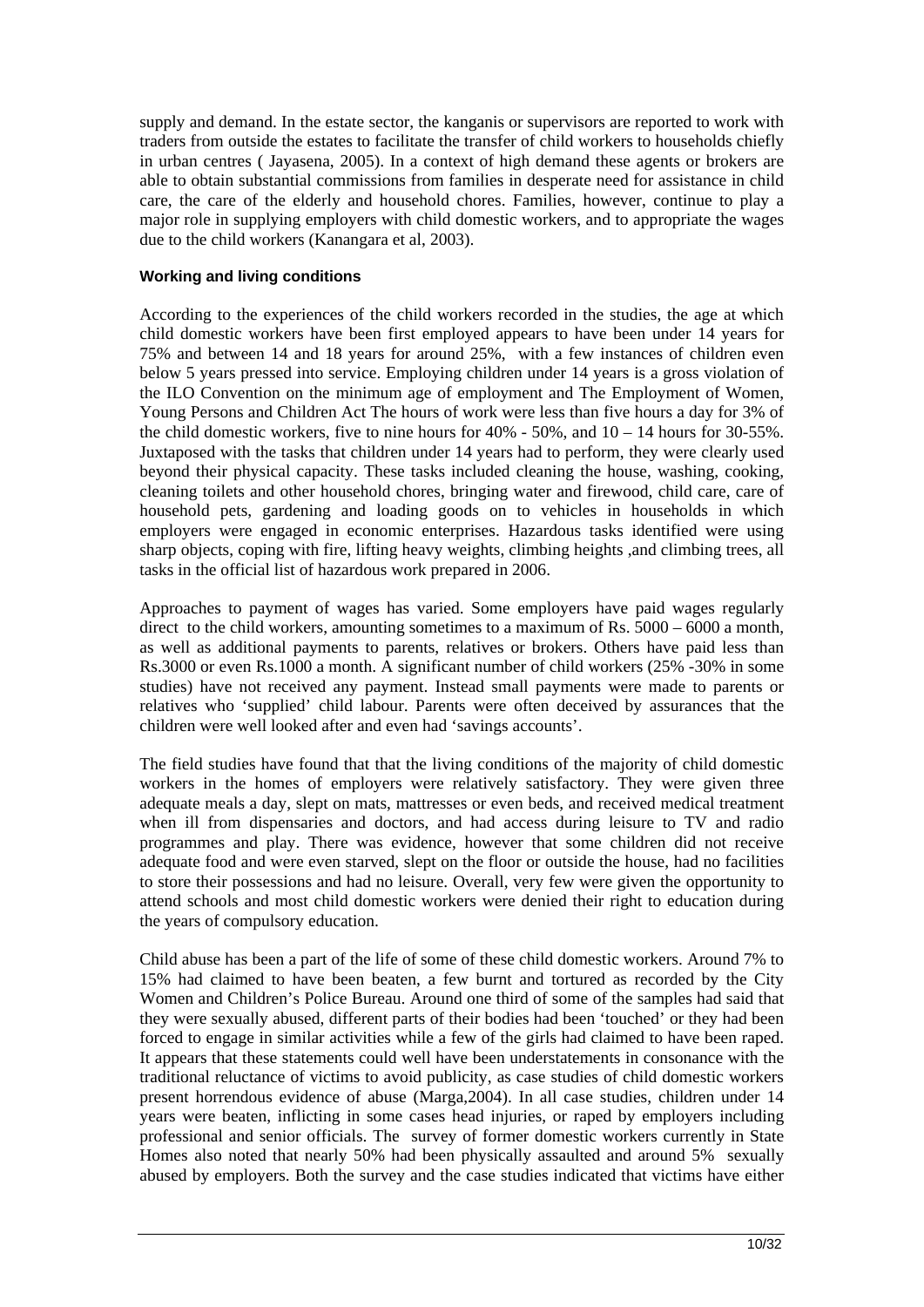run away from employers' houses or their plight has been reported by neighbours, culminating in the intervention of the police, appearance in court and relegation to state Homes. These Homes have provided the majority with access to education and some vocational training but have not facilitated their access to employment with the result that some have perforce returned to domestic labour and further experience of harassment and abuse.

There was clearly evidence of trafficking in the case of some child domestic workers as agents and even some relatives had brought them to employers' houses on the promise of being treated well, even as members of the family, and given light work while their experiences were contrary to these expectations. In fact the majority of the employers who were interviewed had said that they were aware that children were trafficked by agents for employment in domestic service. Around half the girls and one fourth of the boys had claimed that their movements were controlled by employers and that they could not leave if they desired to do so.

Major issues have surfaced pertaining to the employment of children as defined by the UN Convention;

- the sale of children by some parents in low income families to employers and
- their palpable indifference to the sufferings of their children,
- the low priority given to the needs and fate of domestic workers between 14 and 18
- vears.
- the pool of school drop outs as a continuing source of child labour as a
- consequence of laxity in the enforcement of compulsory education regulations and
- absence of mechanisms to monitor school attendance.
- the unchecked unscrupulous activities of the intermediaries or agents,
- the incredible cruelty of some women and men employers of all socio-economic
- levels,
- the extent of physical, emotional and sexual abuse of children seemingly with
- impunity.
- lack of adequate recognition of the exploitative nature of domestic employment and
- permissiveness at all levels,
- lack of resources and facilities for monitoring violations of legislation.

The only positive trend is that the case studies indicate that some action has been taken by official authorities, including the police, in cases of employment of under age children and abuse of children.

#### **3.2 Manufacturing industries**

Labour legislation has sought to protect workers in the expanding formal sector in manufacturing industries. Monitoring by groups such as Ethical Trading Initiative and women's organisations has not surfaced overt child labour but such monitoring has not covered all large, medium and small scale industries. Even in the garment industry which has been the subject of considerable research, it has been noted that 16 to 17 year old female employees have been employed in some Industries in the Export Processing Zones, in rural garment factories and in factories in Industrial Estates (Cenwor, 2002). Working conditions in several of these factories do not conform to standards specified in ILO Conventions and national labour legislation with reference, inter alia, to working hours and occupational health and safety norms. The garment industry has been included in the list of hazardous occupations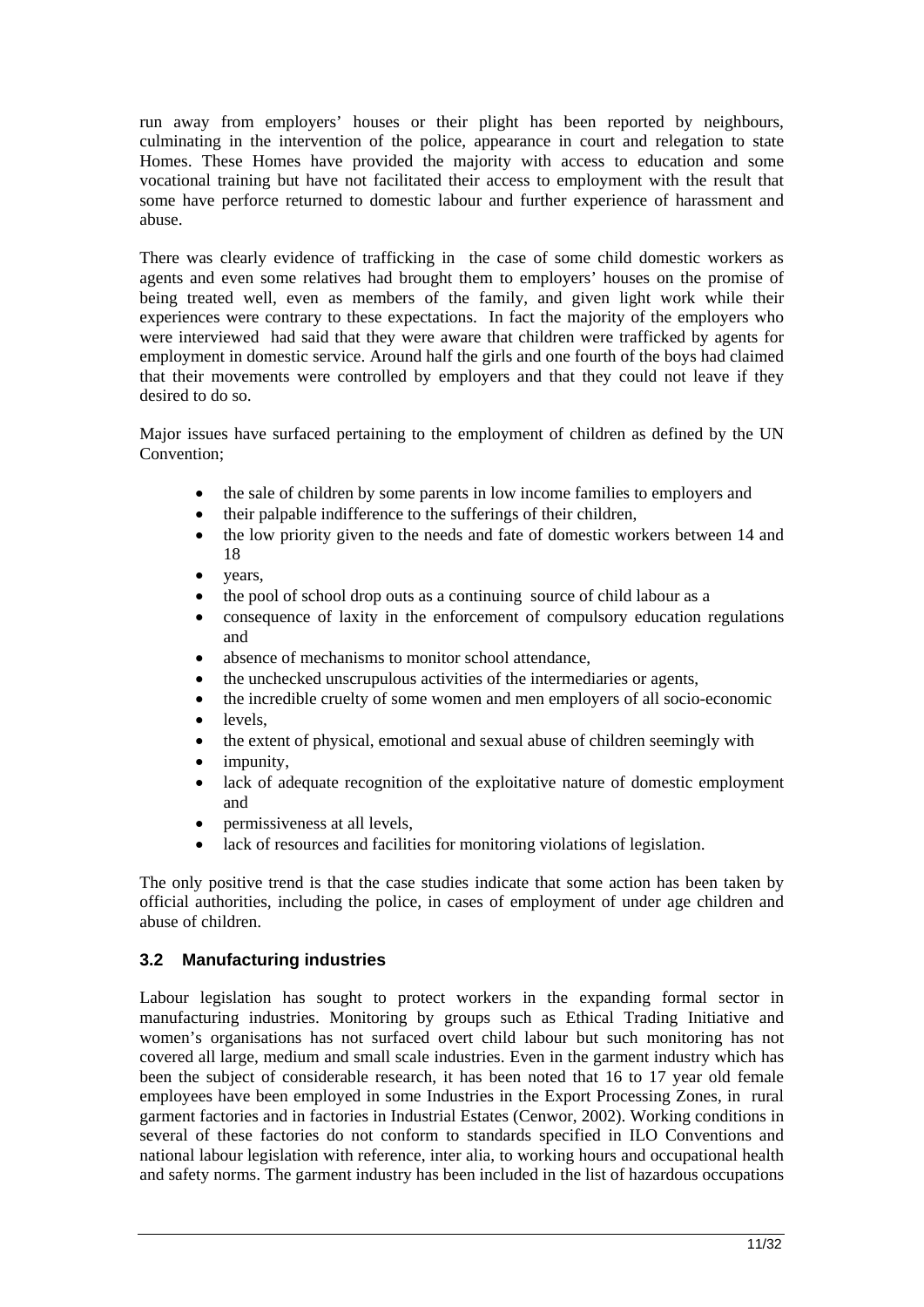under ILO Convention No.182 and the 2006 amendments to the Employment of Young Persons, Women and Children Act. This list includes a considerable number of industries in which working conditions are not conducive to the physical or mental well being of workers, Regrettably, in depth studies of child labour have not investigated very closely conditions in this organised sector, although, for instance, studies have found a considerable number of children under 18 years in employment in factories(Kanangara et al,2003). However, a recent study of child labour in the fireworks industry (CEPA, 2005), supported by ILO, has presented information pertaining to the full spectrum of economic exploitation and abuse and violation of labour laws in some factories.

Large and medium factory and small scale household production of fireworks are reported to be located in the Gampaha and Kandy districts. This in-depth study of 31 male employees (employment is apparently restricted to boys) and 22 employers examines supply and demand factors and the working conditions of employees under 18 years in fireworks factories in the two districts. Five boys (16%) were 9 to 13 years old and 26 (84%) were14 to 17 years of age. These boys belonged to low income families that are dependent on their earnings according to 87% of the participants in the study. A large pool of labour is available as there is a high incidence of dropping out of school in these families and parents have a positive attitude to the industry as they tend to be ignorant of its nature and are motivated by their need for additional income.

Several factors have created a significant demand for the labour of younger and older children. As the demand for fireworks on an extensive scale is seasonal, during the New Year and Christmas holidays and at national and local elections, and a permanent labour force is not required, adult workers are not attracted to working in fireworks factories. There was no special training required to work in this industry and children in search of employment are more likely to be attracted as fireworks are a popular pastime and their access to crackers given to them by employers could be shared among friends. Local children however preferred to be engaged in household production during peak seasons and employers were averse to employing local children as they were apt to have family support that facilitated demands for better remuneration and tended also to cause losses by smuggling out material from factories.

The study found therefore that there was a specific demand for children from remote areas who were likely to be more amenable to control , to undertaking any task however difficult, at any time, and to work for long hours, away from their homes. in their virtually captive environment. These child workers from remote areas were a vulnerable group, who worked very hard without leave or rest and without adequate remuneration, providing maximum output at minimal cost. There was clearly an abundant supply of labour among the high proportion of school drop outs in remote areas that were influenced by their friends who were already employed, to seek work in the factories. Children from remote areas were encouraged and used by employers to recruit more young people to the factory labour force.

The vulnerability of these young workers was reflected in their conditions of work.

The study noted that the factory products required the use of chemicals to create special effects and the use of gunpowder to manufacture fireworks, sky rockets and sparklers, both hazardous occupations for children in any age group. Children were engaged in filling gunpowder without any protective measures such as the provision of masks, gloves or boots by employers. Half the boys were provided food and accommodation and their seclusion and isolation from social interaction were used to ensure long hours of work as well as night work. According to the workers, around half the employees worked eight hours or less and over one third worked 10 to 15 hours a day while 42% worked all seven days, 32% six days and 10% worked five days a week. Even two employers said that that their employees worked 10 hours a day and all seven days a week. Payment of wages has been relatively on an ad hoc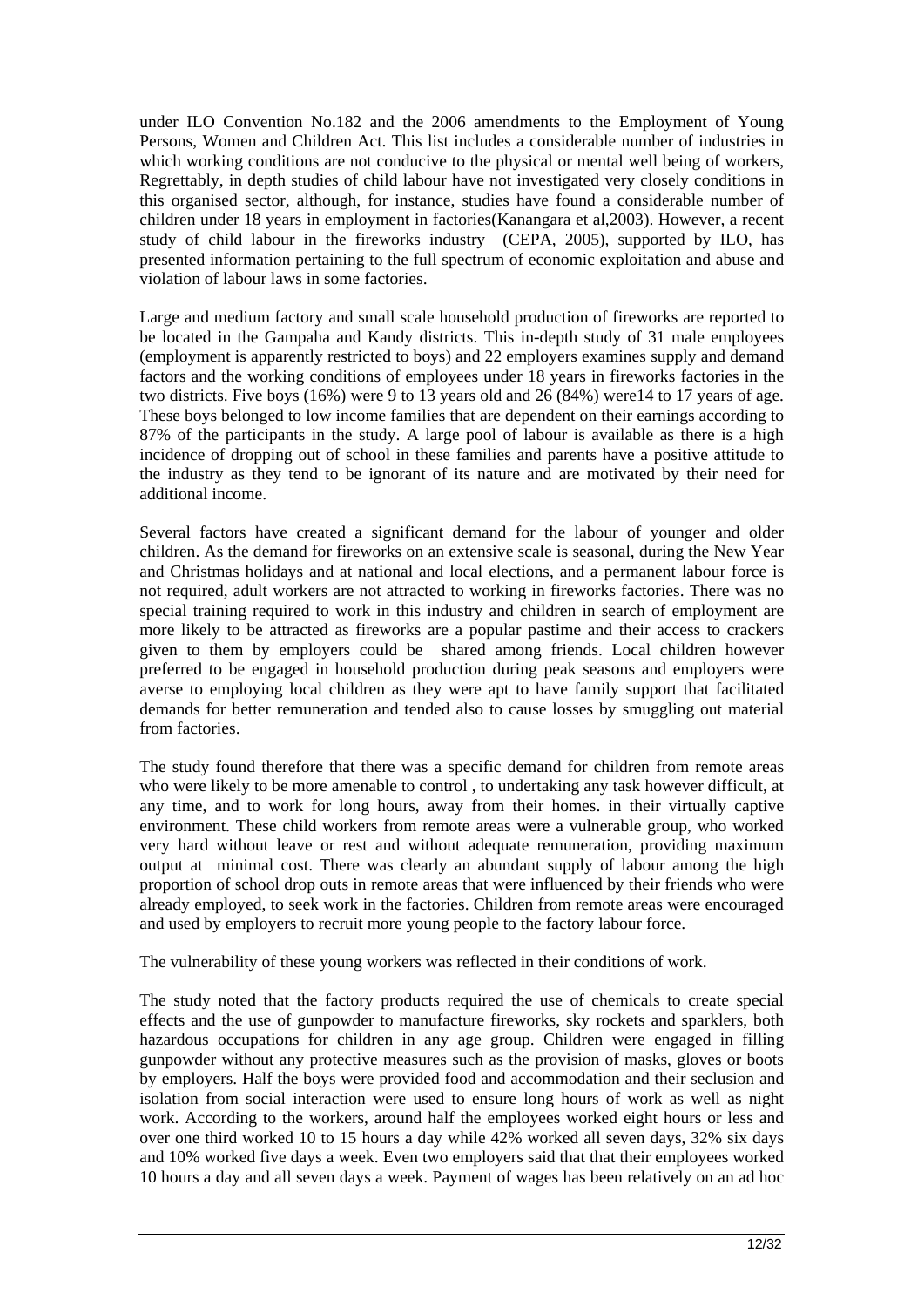basis, varying from monthly or weekly payments or payment at the end of the season to no payment. Workers have claimed that they have not received overtime payments or payment for work on Sundays or on night shifts.

In addition to these facets of exploitative treatment of child workers, the study also surfaces evidence of trafficking of children from remote areas to work in a hazardous work environment. Fathers and other relatives have forced children to work in the factory. Some of these boys had not been made aware of the nature of the work and its risks when they were brought to the factory, Two thirds of the boys had stated that they were forced to work with gunpowder. There was no escape for those from remote areas until the season was over. The specific demand for docile children from distant homes was an appropriate context for trafficking them to the workplace.

#### **3.3 The Informal Sector**

The informal sector in employment in which the majority of workers in low income families work is in its diffuse, unorganised and unprotected environment, a conducive environment for overt and hidden forms of child labour and for economic and sexual exploitation under a façade of invisibility. Diversity is also a characteristic of the sector as seen in the information presented from available studies.

#### (i) Subcontracting

Subcontracting production in all three sectors of the economy has proliferated with globalisation and the relocation of labour intensive enterprises in economically developing countries to reduce costs. Subcontracting is also used as a strategy for local enterprises to reduce production costs and operate outside the ambit of labour legislation by assigning piece rate tasks to home based workers. These operations straddle the formal and informal sectors by using labour in the peripheral or external market. Studies have underscored the unstable economic activities of home based women workers, their working conditions and lack of protection (Jayaweera and Dias,1989; Jayaweera and Sanmugam,2001).

The issue of child labour has not been a focus in these studies but there was evidence that such home based economic activities tended to use family labour which was chiefly child labour, to meet production deadlines, with adverse implications for children. The study of the subcontracting process in low skill, labour intensive tasks in the large scale manufacture of slippers, for instance, noted that the short deadlines given to home based workers put pressure on parents to use the labour of children of all ages to work long hours day and night to achieve targets. This unpaid intensive labour of children was detrimental not only to their health but also to their education as it resulted in irregular attendance. The use of child labour in subcontracted economic activities that involved handling noxious and dangerous materials exposed children to health and safety risks. This is an area of research that needs to explored extensively and intensively.

#### (ii) Export oriented local production

The Export Production Village(EPVs) Scheme of the 1980s provided opportunities for the organisation of People's Companies that undertook production that was exported through large Colombo based Companies. As similar schemes are being envisaged currently or have been introduced, it is pertinent to note that the use of child labour as family labour to meet production deadlines also surfaced in studies of the EPVs (Cenwor,1987). It was seen that the production of reed boxes for export by one village based EPV Company required the participation of children during times of high demand to the extent that the Principal of the local school complained of sleepy children trying to cope with school work after a night of economic activity. The Export Production Village near Colombo that assembled umbrellas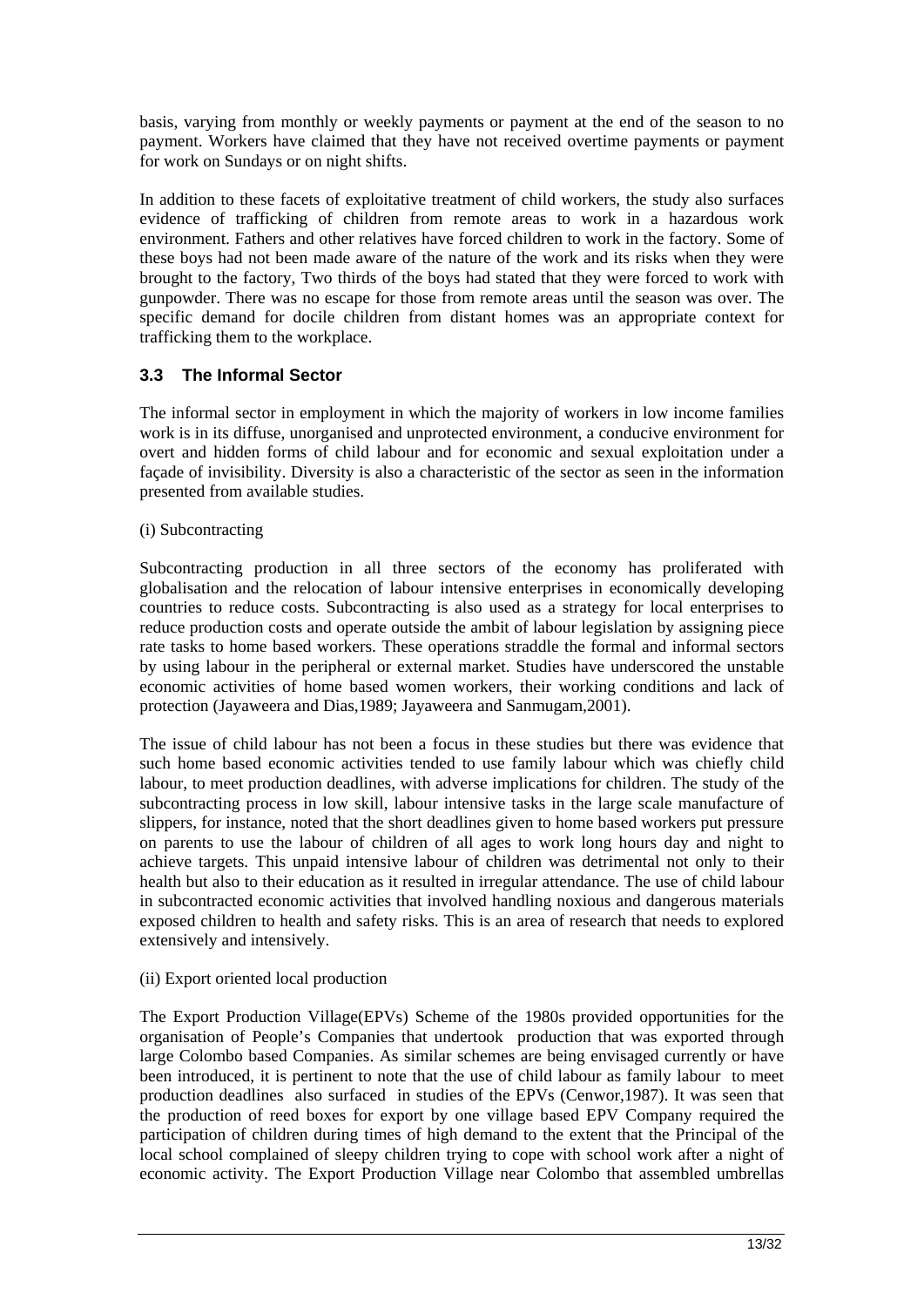was seen to use the labour of their children to meet targets. Both subcontracted and export oriented home based production could be harmful to the interests of children and are violations of labour legislation behind the façade of 'family labour'.

(iii) Agriculture and related activities

The traditional occupation of agriculture has been perceived for years as a family undertaking. Even when labour legislation came into effect in the twentieth century, agriculture like domestic labour was an unregulated employment area providing space for 'unpaid family labour' with hardly any concern for the health and safety of children in their growing years. Whether in family based subsistence agriculture or in wage labour, there was a large pool of available labour including children who had dropped out at primary or secondary level and could assist in increasing production.

Agriculture, particularly during specific seasons in the growth and harvest cycle, was seen in all village based studies to involve working long hours in the heat of the sun, arduous manual labour, and hazardous activities that exposed workers to pesticides and other toxic materials. Children shared this hard life in a harsh environment as early as from six years as their labour was required by families without economic resources to hire labour. Those who could hire labour found children to be a source of cheap wage labour. Children have been seen also to operate machinery and tractors.

In the study of a an agricultural community engaged in chena cultivation in an economically disadvantaged area, with 75% of the population in absolute poverty it was observed that children accompanied their parents to their chena fields, thereby missing schooling for a length of time that inevitably led to dropping out of school, engaging in fulltime agricultural or other low income activities and thereby perpetuating poverty and hardship. Among the school dropouts in the 5-14 age group, in addition to assisting families in cultivation, a boy and girl each 11years old were found to be assisting in cutting sugar cane. In the 15-18 age group, 88.9% of the boys and one third of the girls were engaged in cultivation. A significant number of the drop outs were reported to be engaged only in family labour but more intensive investigation is necessary to ascertain the extent of hidden employment ( Jayaweera, Sanmugam & Ratnapala, 2002).

The care of livestock is a complementary activity in agricultural communities requiring the labour of children. In a 'modernising' society, new forms of occupations have made demands on the labour of children. The poultry industry is a popular economic activity A study has highlighted the case of a 15 year old child whose responsibility was to look after 1500 chicken and 25 pigs and kill 30 chicken a day, working 11 hours from morning to night and earning a small pittance a month(CPA,1990).

#### (iv) Plantation children

For over a hundred years since immigrant labour was recruited to the plantations from South India child labour was an integral part of plantation life. Even when labour legislation was introduced in 1927, the minimum age of employment was 10 years. For generations plantation children shared the drudgery and hardships of tea plucking and manual labour as well as environmental and occupational hazards such as exposure to pollutants and toxic substances as documented in the literature on the plantation sector. Recent legislation imposing 14 years as the minimum age of employment appears to have resulted in a sharp decline in child labour in large estates.

In a study of a hundred households in a large plantation (Jayaweera, Sanmugam and Ratnapala,2002), researchers were informed by the management that children were not recruited to the formal labour force. Two 13 year old girls were found assisting parents in tea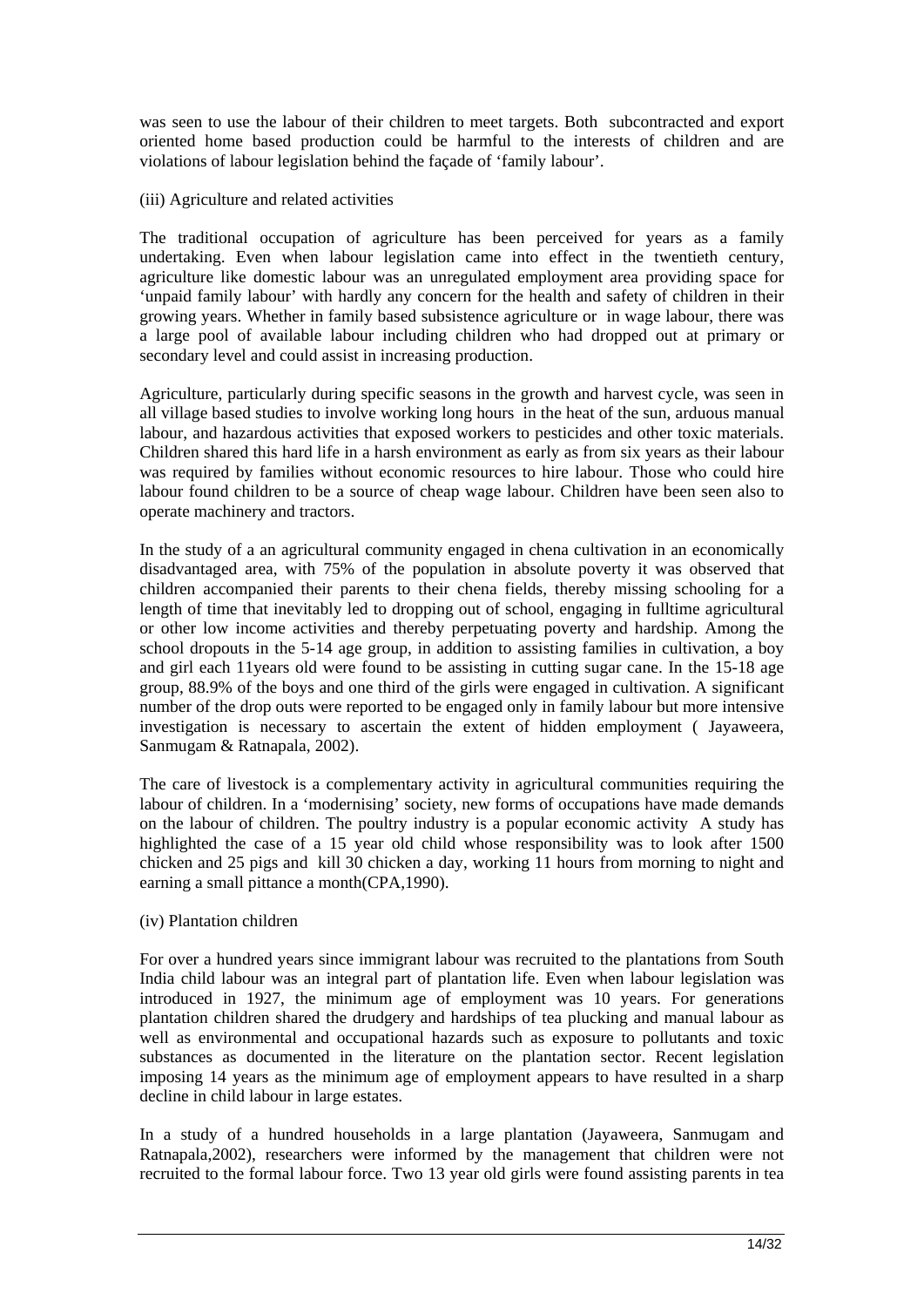plucking. Half the boys and one third of the girls from 15 to 18 years were employed, most of them as tea pluckers or workers in the tea factory. On investigation it was found that plantation children under 14 years were employed in neighbouring small holdings or, in the case of boys, in the urban centre in manual labour such as loading goods on to lorries. There were also a large number of out of school children who were supposedly 'idle' but were likely to be employed outside estate, in domestic service or in retail shops in urban centres or other undeclared forms of employment.

A subsequent study (Jayaweera and Edirisinghe,2005) carried out in around 1200 households in 12 estates found that literacy and education levels and education aspirations had improved significantly and that the gender gap had narrowed but that drop out rates were still high. There was a high incidence of unemployment among those under 18 years or no overt evidence of economic activities. Girls who were employed were in domestic service in Colombo and urban centres, tea plucking in the estate labour force, while a few were garment workers and shop employees. Boys were employed in shops or were estate labour, agricultural labour or manual labour. Education aspirations were limited but unlike in the past, no child now envisaged moving from school to estate labour.

Plantation children who received some secondary education are clearly reluctant to join the plantation labour force, creating a shortage of labour on plantations. It was noted earlier that the plantations had become a new source of supply of exploited child labour in the urban environment. Hence plantation children continue to be vulnerable to employment beyond their capacity from their early years in diverse situations unlike their automatic employment historically as plantation labour within their familiar environment.

#### (v) Fishing

Around two decades ago one of the worst from of child labour was seen in slavery in fishing camps or wadiyas organised in remote islands and villages along the northern, eastern and western coasts of the country. To these camps children were trafficked from different parts of the country and held in virtual bondage to clean and dry fish for long hours in the open in the hot environment. They were reported to receive no remuneration and to be ill nourished, harassed and subjected to physical abuse by employers (INASIA,2000). It is a matter for regret that official reaction appears to have been muted for many years. It is believed that these camps are no longer operated as a consequence of the disruption caused by the ethnic conflict but as there has not been any recent investigation there is no certainty that such activities have not been or will not be resumed.

The fishing community has its affluent and low income families. Poverty was exacerbated in some families by family disruption through death or desertion and children were involved from their early in assisting families to increase their income.

A recent study (Marga,2004), found that in a fishing community to the north of Colombo, around 60% were engaged in fishing within a distance of two to three miles from the coast. In some of these families, boys of nine to fourteen years were major income earners engaging in activities such as cleaning nets, assisting boatmen when they landed fish, fish vending including assisting with fish vending carts, and even fishing in shallow water. Since these are overt forms of child labour it appears that action to assist families to prevent child labour receive low priority.

#### (vi) Small scale / micro level / family enterprises

Small and micro level enterprises are the refuge of workers in the informal sector. Traditional industries, known also as cottage industries, were historically family enterprises. This legacy persists as seen, for instance in the pottery, coir and brass industries, some of which exposed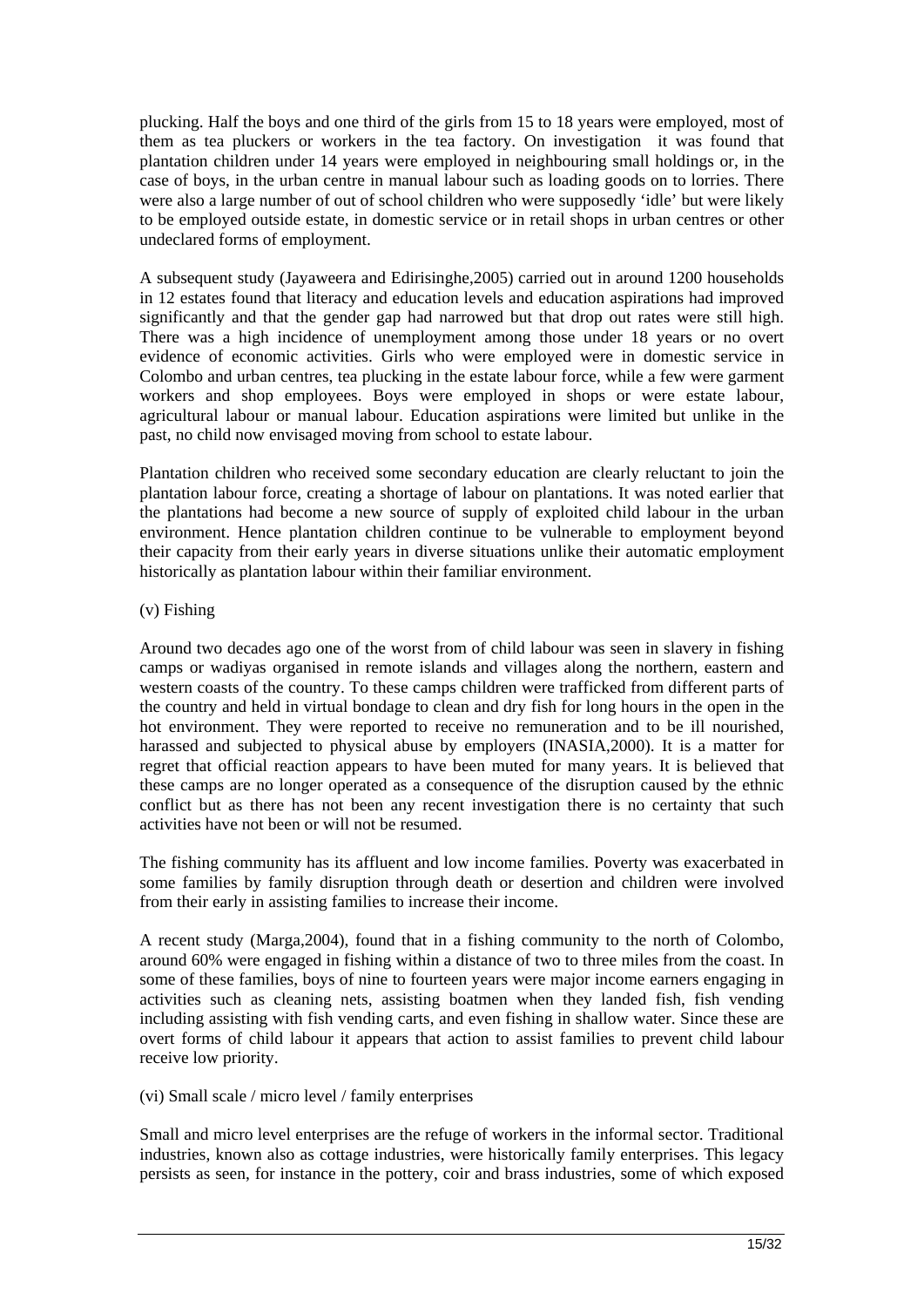children to pollutants and other harmful substances. The practice in traditional society of apprenticeship at a young age to master craftsmen has continued and has entered a new phase in a system of apprenticeship to skilled workers as a mode of employment related vocational training of school leavers and school dropouts. There is still the practice in low income families of sending school dropouts to acquire skills by assisting artisans such as carpenters and masons. Considerable leverage has been given to such work as family labour and studies that explore the ramifications of the informal sector have noted the participation of children at a young age in home or family based or micro enterprises.

While studies of child labour per se in these economic activities have been scarce, studies of child labour in general and non schooling have surfaced information that young children assist in trades such the micro manufacture of shoes and slippers, and low skill, low income typical informal sector enterprises such as making paper bags, envelopes and pillows (Jayawera, Sanmugam & Ratnapala,2002) and the more arduous and exploitative work in terms of remuneration and working hours of informal apprentices attached to skilled workers including carpenters and masons(Cenwor,2005 b).

#### (vii) Services

The most visible forms of child labour in the informal sector are casual manual labour, service in small shops and boutiques and street vending and pavement hawking, particularly in the context of the local environment as in populous urban centres. The study of a hundred households in a low income urban neighbourhoods in which parents were engaged largely in petty trade and manual labour, found that the home and immediate local environment predisposed children dropping out of school or while enrolled in school to assist or engage on their own in street vending. Children were seen selling flowers outside a popular place of religious worship blatantly during the day or selling fish, vegetables, fruits, cashew nuts, ground nuts and flags among other commodities. Others were working in small garages. They complained of the strain of shouting all day to attract customers and standing in the hot sun for long hours. Most importantly, their activities resulted in irregular school attendance and inevitably, dropping out of school with no skills to move on to more satisfying and rewarding employment as well in involvement in illegal occupations (Jayaweera, Sanmugam % Ratnapala,2002)The activities of children in the congested streets of the capital city will be discussed later.

It appears that child labour in the informal sector is not as invisible as assumed and that information and advocacy are necessary to activate official and public concern.

#### **3.4 Child Beggars**

Child beggars are a visible group of income earners in the informal sector, often as instruments of unscrupulous adults. Studies are scarce, and since Ratnapala's pioneering work, the only recent specific study has been by Gunawardena et al (2005). This study of 210 child beggars in the Western Province presents a sordid and degrading facet of child labour that is likely to cause irreparable damage to development of children and to expose them to anti social and criminal activities during and after their transition to adulthood.

The majority of these child beggars (59%) were girls of whom six had been married, divorced, separated, deserted or widowed during adolescence. Two thirds of the study sample had never been to school and the rest were school dropouts. The factors that contributed to push' them into begging were destitution compounded sometimes with disabilities, their sense of isolation caused by family disruption, and in the case of at least half these children, the fact that begging was the occupation of their families and that their families therefore had a positive attitude to the begging 'trade'.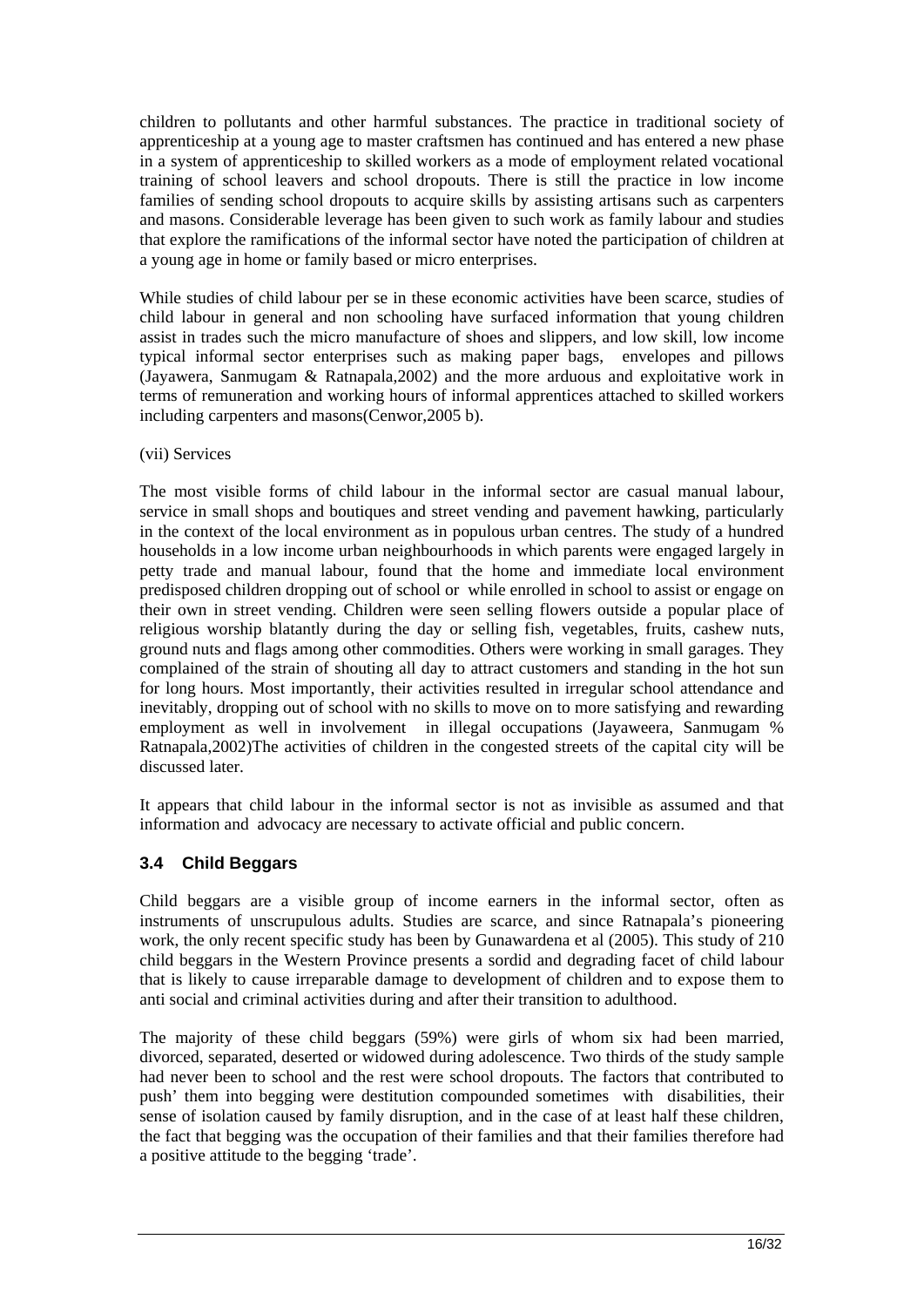Begging was perceived as a feasible mode of earning an income in the context of a relatively pervasive concept of merit acquired by charity or more specifically, by giving money, food or commodities to beggars. Such almsgivers were particularly sympathetic to those with disabilities, those who looked ill or helpless, and to young children. Families fuelled this preference for such beggars by exaggerating these characteristics. Agents known as 'beggar masters', converted this penchant for charity to a profitable source of income for themselves, to a veritable industry, and by expanding the number of child beggars and helpless adult beggars, virtually increased both supply and demand.

Both the male and female beggar masters interviewed in the study had expressed satisfaction with regard to their activities as they earned a considerable income with little exertion as the hardships were endured by the beggars. Their mode of operations was to recruit groups of beggars –men, women and children- and locate them in suitable places such as streets, pavements, markets, shopping areas, train and bus terminals, traffic lights, hotels and places of religious worship. Mobile groups of beggars were moved from place to place, particularly during weekends, at the end of the month when employees received salaries, around New Year and Christmas and particularly during religious and other festivals. They were trained in techniques to evoke sympathy such as by wearing dirty clothes or rags, appearing to be helpless, making direct appeals by singing or reciting poems, and pleading for money to meet specific needs such as medical treatment or buying stationery for school work. Beggar masters believed that children were an asset in begging, whether by themselves or with adults. It was not uncommon to see adults begging together with little children or adult beggars with disabilities being assisted by children.

The child beggars in the study were from all age groups  $-15.2\%$  below the age of 5 years, 33.8% from 5 to 9 years, 34.3% from 10 to 14 years, and16.7% from 15 to 17 years. Childhood was the most vulnerable period as 83% were below 15 years. Three fourths operated in the towns in which they lived or to which they had migrated. Around 20% travelled daily to urban centres from their homes including travelling child beggars on trains and buses. They lived in harsh environments, on the streets or in low income neighbourhoods, with or without their parents, or in market places or near hotels. Around 30% had said that they worked alone, 46% begged with parents, eight % with family members and 16% with other street beggars. They worked in the dust and heat, from 6 a.m. to 9 p.m., two thirds for over eight hours a day, and 6% for over 12 hours. Some of the beggar masters are reported to have provided food, care and security to young child beggars. Others are reported to have punished them verbally or physically if they failed to earn an adequate income.

Many of these child beggars shared their earnings with their families. These earnings were handed over to beggar masters who paid a fixed quantum of money to the beggars, or paid their expenses with a minimum of additional money or paid only their expenses. Beggars are said to have been paid Rs. 50 to Rs.450 a day, or in terms of monthly incomes, 80% are said to have received Rs. 500 to less than Rs. 3000, and three to have received around Rs. 7500 to Rs. 10,000. The beggar masters' monthly income ranged from Rs. 5000 to Rs. 30,000 as 'entrepreneurs' in an enterprise that negates human dignity and human rights.

The experiences of these child beggars indicate that child rights and labour laws are violated with impunity – under age employment, hardships faced in their work, denial of access to education, good health and safety, and in some instances forced begging and trafficking of children. Older child beggars were found to form their own groups, some of which developed into gangs with links with the underworld. Police personnel have not been totally indifferent to their activities and child beggars have reported that they have been beaten up by the police for 'loitering', which is hardly an appropriate response to a grave issue of violation of rights.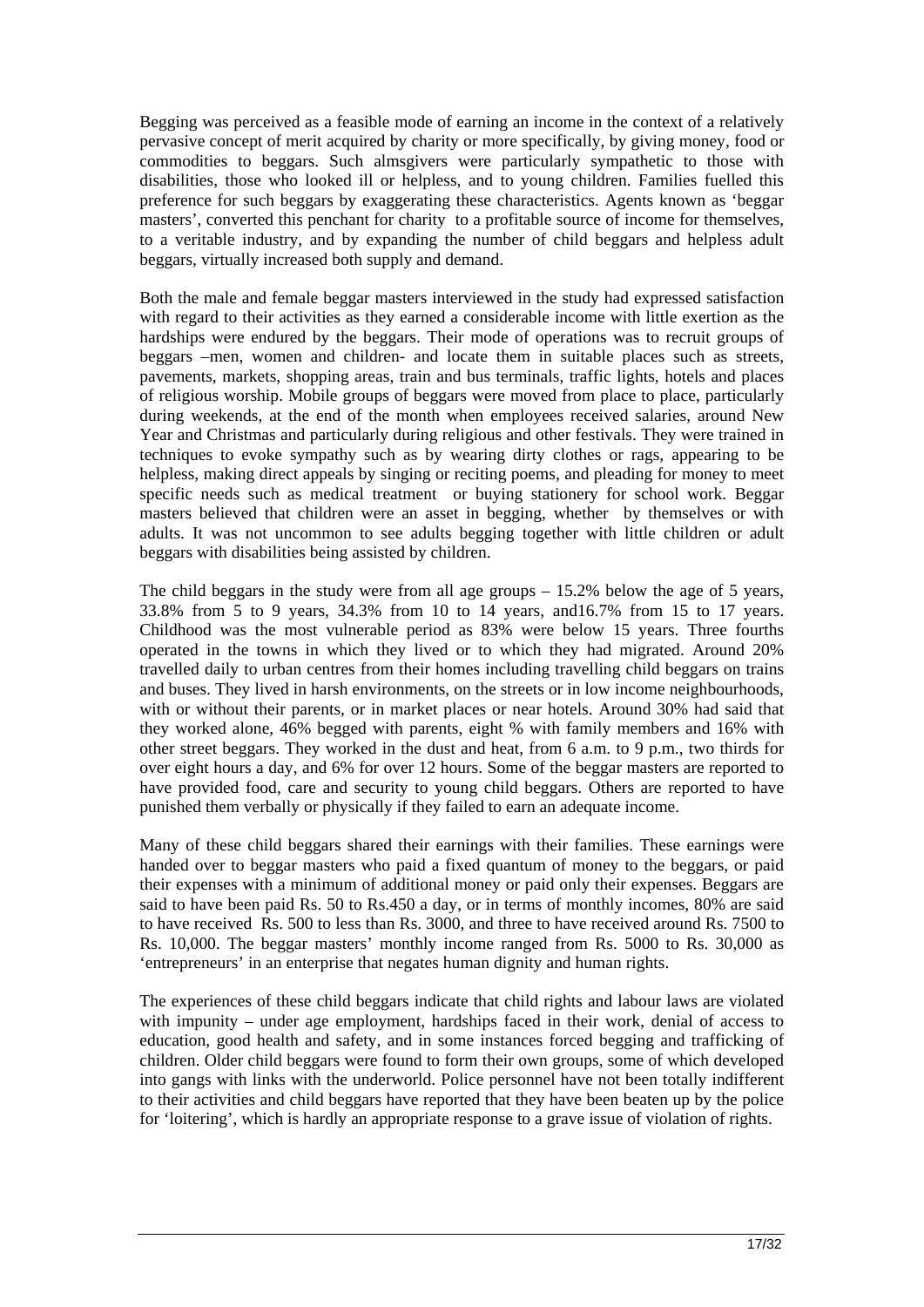#### **3.5 Street children**

Children categorised as 'street children' are found in all countries in urban and other centres to which resourceless families and children converge to earn a livelihood or to live and earn a livelihood. While studies of such children have been undertaken since the 1980s there has not been comprehensive information regarding the number of such children. The Redd Barna study (1985) examined the living and working conditions of 228 children, Cooray (1986) 131 children, INASIA (2000) 250 children and De Silva and De Silva ( 2003?) 258 children from specific locations in Colombo city. Overall estimations have been few in number. The Department of National Planning estimated in 1992 that there were 2000 such children but the basis for this estimation is not clear. In 1998, the Department of Demography of the University of Colombo carried out a census of children in the streets of Colombo city on a specified date from 6 a.m. to 9 p.m. (Siddhisena and Dissanayake, 1998). This investigation located 722 children( 496 boys and 226 girls ) on the streets of Colombo on that day, of a street population of 1572, Of the people encountered living on the streets, therefore, 52% were children. The majority of the children (56%) were concentrated in the Colombo Central Zone with its commercial and transport centres.

The National Child Protection Authority estimated that there were around 600 'street' children.

It has been observed in all the studies that these children had been driven to their present situation by dire poverty, homelessness in the context of the lack of housing facilities for families in urban congested areas, rejection as a result of family breakdown or ill-treatment in the workplace which had compelled them to runaway to the streets. The main attraction of the streets was the availability of some work in commercial areas to sustain families and children as there was always a demand for cheap labour.

Age wise, the majority of children were under the minimum age of employment according to the studies – 87% (Redd Barna,1985), 50% (Cooray) and 43% boys and 70% girls (de Silva and de Silva,2003). The enumeration in 1998 (Siddhisena and Dissanayake,1998) found that of the 722 children, 68% of the boys and 94% of the girls were under 15 years. It is likely, however, that older girls were less visible on the streets during day time. Street families and beggar families as seen earlier, appear to have had very young children as 19.5% of the boys and 40.7% of the girls were below five years. They lived with their parents (38% boys and 48% girls), with mothers only (20% andn26%), fathers only(6% and 4%), alone (9% and 1%) and with others including in NGO Centres (28% and 22%). They slept on the streets, or in abandoned houses, railway stations and bus stands, near markets and shopping areas and places of religious worship or in temporary wooden sheds in low income neighbourhoods, congregating near shops on Fridays when shop keepers were reported to give free food and money(INASIA,2000). They were often hungry, ill nourished, insecure and unable to protect themselves or their meagre belongings from violence in the 'concrete jungle' of streets.

A minority went to schools or non formal centres organised by NGOs but their major activity was earning their livelihood using any opportunities available in their environment. The economic activities ranged from pavement vending assisting traders to sell fish, vegetables, fruits, king coconuts, clothes; collecting and selling thrown away food, discarded vegetables, coconut shells, pieces of iron and other items; manual labour carrying bags and heavy goods and pushing hand carts; clearing garbage and cleaning public toilets; begging; guarding cars in car parks and attracting passengers to private buses; and assisting in jobs such as repairing shoes. Payment was minimal and adequate for bare survival while traders often paid them only in kind. Their earnings were used usually to buy food, and in the case of older children, to purchase cigarettes, or clothes in the case of girls, and to see films (Cenwor,1991; INASIA,2000; De Silva and De Silva,2003).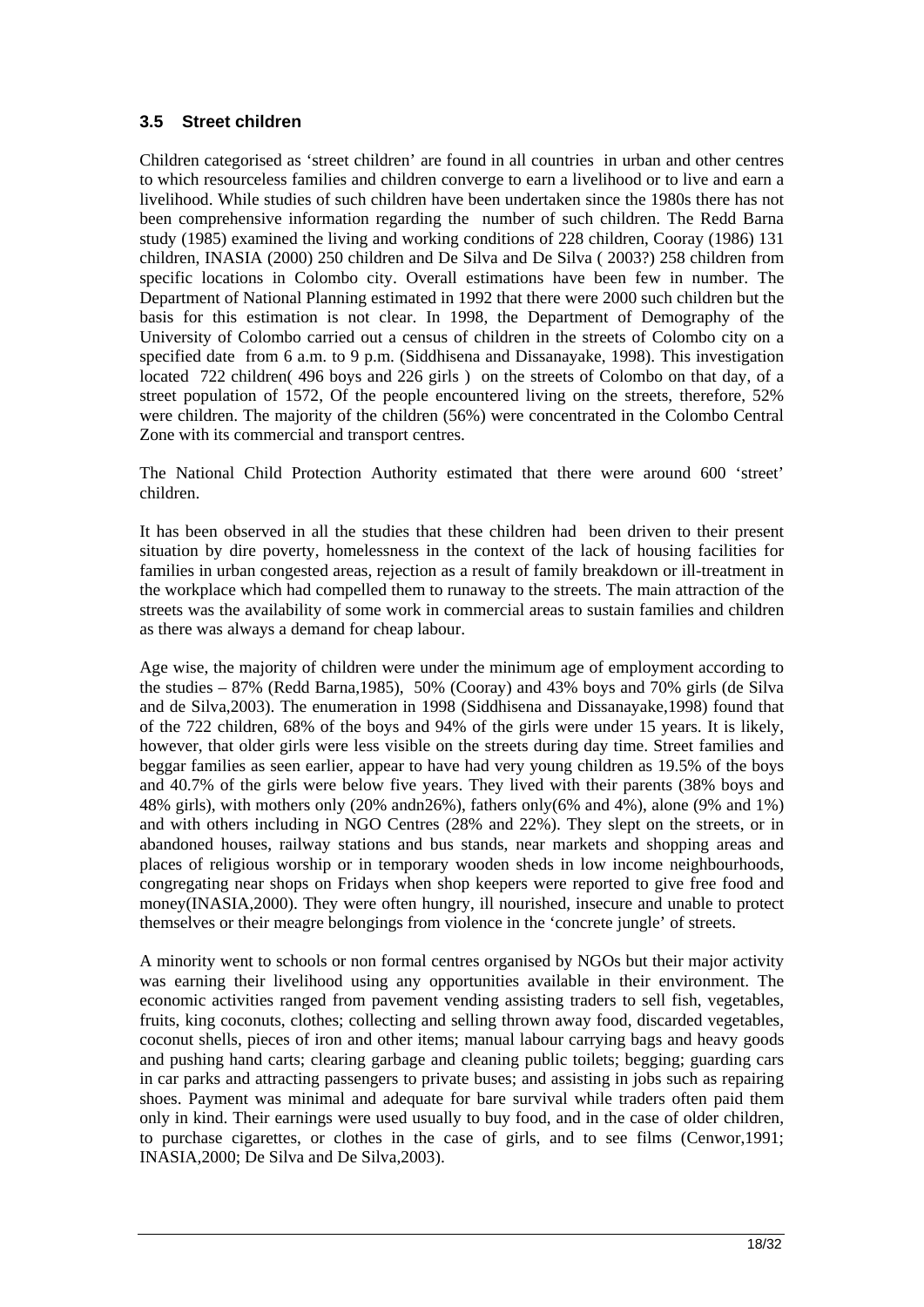Apart from their grim life and future as exploited child labour these children were exposed daily to a spectrum of hazards as documented in the studies. They were compelled to organise themselves into gangs to protect themselves against thuggery, robbery and extortion, but they were eventually drawn into gang fighting and street violence. They were used by families and middlemen to peddle drugs and tended to become addicted to drugs, smoking and alcohol. Vulnerability to sexual abuse was a part of their lives. Girls were said to have been violated before they reached puberty and had sexual relations with men from around ten years and were trafficked to brothels and houses of ill repute (de Silva and de Silva ,2003). Many street children were picked up by the Police under the Vagrants Ordinance for loitering or were drawn into criminal activities under the protection of the underworld.

#### **3.6 Commercial child sex workers**

Commercial sex work is an occupation perhaps more widely known as prostitution that has been practised over centuries. Attention has been focussed on it recently in the context of increasing concern regarding human rights, and particularly, child abuse that violates ILO Conventions 138 and 180 and labour legislation. In the absence of relevant census statistics, estimations of the number of child commercial sex workers have been varied and contradictory- UNIFEM (1998) 20,000 – 30,000, IOM (2001) 100,000 less than 16 years, ILO and UNICEF (2003) 40,000, and in the case of male child sex workers popularly known as 'beach boys', the state and the press 30,000. Such 'guestimates' have been contradicted by local activists who have worked with and for these child victims. For instance, Ratnapala (1999) has stated that the number does not exceed 2000 – 2500, and Seneviratne (Black,1995) has said that the number of 'beach boys' was less than 10,000. None of these estimates are tenable without an inventory or census with the assistance of the National Child Protection Authority(NCPA), the Department of Probation and Child Care and NGOs working in this field.

Some in-depth information is available from the publications of NGOs such as PEACE (1996, 1997, 2003) and from specific studies of small samples by Amarasinghe (2002), Marga,(2004) and Cenwor (2005 a) as well as by INASIA (2000), SAP (2001, and Black (2007). Amarasinghe's study sample comprised 120 children (78 boys and 48 girls), Cenwor had as apart of a larger study, 19 boys and 23 girls and Marga explored the experiences of case studies in four communities.

The majority of child commercial sex workers belonged to low income families who are engaged in a struggle to meet basic family needs. Their minimal education and skills limit their options in employment. Predisposing factors are also family instability, ignorance of parents of the value of education and of the risks to children selling their labour indiscriminately. Some of these families live in neighbourhoods which lack social cohesion or values that would prevent them from engaging in anti-social activities. Sometimes entire families are involved in commercial sex work while other families are unaware of the activities of their children or their need to augment family resources outweighs any forebodings of negative consequences of sex work. Girls seeking to escape sexual abuse in their own homes or in their workplace tend to be absorbed into the sex trade. A major factor that motivates engaging or continuing in sex work is the opportunity to earn 'quick money' ,and in the case of 'beach boys' in tourist locations, there is the lure of access to consumer articles displayed on TV and liberal gifts and the expectation of families of economic gains through the involvement of foreigners. The smaller numbers from upper or upper middle class socio-economic levels who engage in commercial sex work choose to do so for pleasure and profit unlike those whose economic needs trap them in a socially unacceptable but often economically rewarding occupation.

It is a common perception that commercial sex activities have increased in recent years to meet the perennial demand from clients of all socio-economic groups, and the demand fuelled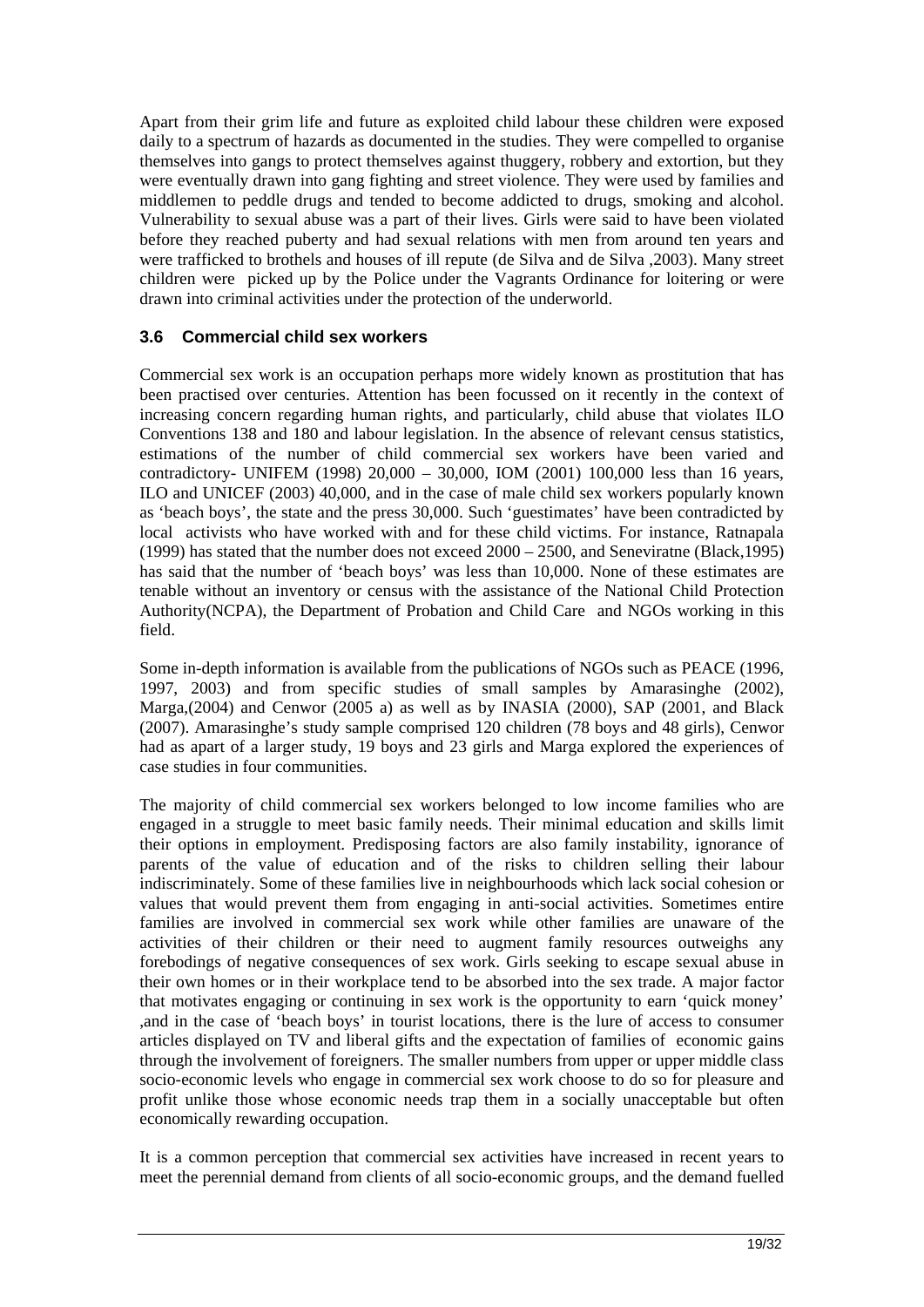by increasing opportunities. Clients are drawn from members of the defence and police forces, tourists, professionals, businessmen, transport workers, construction workers and others whose jobs require travel away from their homes, and the unmarried and even students. On their own admission, those who are married desire sexual experiences that are perceived to be free of constraints imposed by marriage in 'exciting forbidden territory' or are habituated to seeking sex outside their homes (Cenwor,2005a). Foreigners seek to fulfil these desires in an alien environment at a relatively low cost. The demand is for physically presentable, pliant children from around ten years and women in their twenties and thirties. Both men and women from other countries, reportedly chiefly European countries, who are actors in international sex tourism, appear to prefer to seek sex with young boys and have acquired notoriety as paedophiles (Amarasinghe,2002, Marga,2004, Cenwor2005a, Black 1995).

As observed in these studies, opportunities have increased in recent years as a consequence of globalisation, the expansion in the tourist industry, easy access to information such as through the Internet and to mobile telephony, armed conflict, the emergence of new institutions such as 'health clinics' in the capital city, and the migration of women overseas to meet the demand for domestic workers and the extra marital sex activities of some of their spouses. Commercial sex activities are no longer concentrated in the capital city as new centres have gained visibility in coastal tourist areas and in the major provincial town in the North Central Province which became the transit station for armed forces engaged in the conflict in the north and east.

The vulnerability of children has increased with the development of a network of service providers and intermediaries who seek potential child sex workers from different parts of the country. Studies have shown that employers of commercial sex workers own or manage small hotels, guest houses, brothels, lodges and massage parlours and facilitate 'business' by providing locations and privacy. Among their employees are children from around 11 to 17 years. Sex workers are supplied to employers or directly to clients by agents such as pimps, tour guides, truck, car and three wheeler drivers. A well organised commercial sex industry is said to operate in houses, hotels, brothels and lodges in areas of concentration to which are brought or trafficked hundreds of young girls from different parts of the country to meet the demands of clients (Marga,2004). Despite the payments made to agents and the low rates per hour paid to sex workers, these employers are reported to earn from Rs.10,000 to Rs. 150,000 a month. Although those interviewed complained of harassment by the police, the need to pay bribes to circumvent legal action, violence from dissatisfied clients and social stigma, and admitted that they were engaged in an unethical occupation, they did not wish to abandon a job that provided 'easy and quick access' to substantial profits (Cenwor,2005 a). Some three wheeler drivers are reported to earn around  $RS.3000 - Rs. 4000$  a day by serving a large number of customers (Marga,2004). Besides these channels of contact, commercial child sex workers also directly approached clients on the streets or at bus and railway stations.

Child sex workers were found to be eight to 17 years of age (Amarasinghe,2002) and to include school girls and school boys. 'Beach boys' drifted into the sex tourism net by selling shells and other items or idling on the beach and joining in the activities of the tourists on the beach. They were then drawn into sex activities and were soon providing sexual services to foreign tourists including a large number of older women tourists. They became addicted to cigarettes, alcohol and drugs and became entrenched in their activities by the expensive gifts they received. Their families were assisted with funds from Rs. 5000 to Rs.40,000 to build or repair their houses, or the tourists themselves constructed houses in which they resided for some months a year with their (boy) partners. Some of the boys had been taken to Europe, some had married and settled down and become agents or business men in the sex trade. Families tended to approve of the relationship of their children with foreign tourists in expectation of material gains and to have little concern regarding the health risks to which they were exposed.(Marga,2004, Cenwor 2005)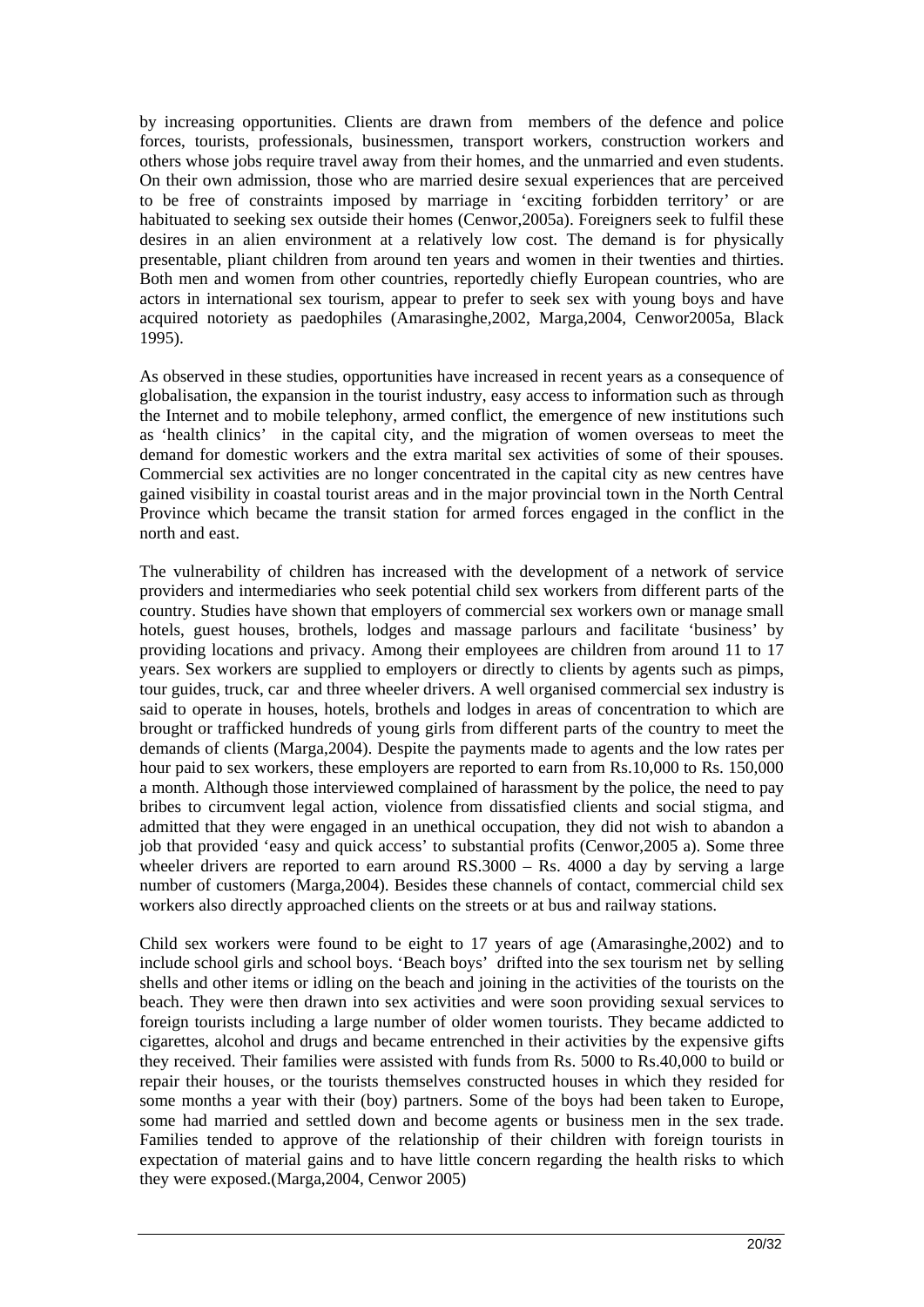However, victims of sex tourism were not limited to low income families as school boys from middle income families were found to have been given drugs and taken to small hotels (Seneviratne, 1996).

Girls lived in brothels or lodges or were home based workers. They were very often victims of deception and had been inveigled to move to urban centres by the promise of remunerative employment such as in garment factories by friends or by agents and had found themselves in lodges or brothels compelled to provide sexual services to the clients of the owners or employers. They had no option as they could not return to their village homes and face the social stigma associated with such activities, and were therefore virtually trapped in commercial sex work. The payments they received were also a deterrent to returning to their poverty stricken homes and many sent contributions to their families without revealing the source of their incomes.

Their working conditions as described in the studies were harsh. They were expected to provide services requested by four to 20 clients a day, working 10-12 hours daily from 5.30 a.m. to 10 p.m.. They lived in congested houses with minimal facilities such as beds and food. They were subjected to verbal and physical abuse also by employers and clients if they were reluctant to serve them. They were permitted to leave only if they were rejected by clients or were considered to be too old. Many earned from Rs 5,000 to Rs. 10,000. while a few earned up to Rs. 36,000, particularly boys. Some employers provided non monetary benefits such as free meals, accommodation, medical treatment, time for rest and protection.

While some of the girls said they negotiated with clients to use condoms but could not always prevail, boys were less concerned about protection, and there was always the risk of STD and HIV-AIDS infection although there were facilities for tests and treatment in Colombo and in the hospital in the North Central Province. Overall they were vulnerable to drug addiction and to physical and psychological stress and exposed to harassment also from law enforcement authorities, appearance in courts and relegation to the only rehabilitation centre for commercial sex workers. Lack of facilities in this Centre drove them to escape and , in the absence of other options available to them, to return to commercial sex work to earn their livelihood. Clients, employers and agents were aware of the illegality of the involvement of children in sex activities and the fact that some of the children had been trafficked to meet the demands of clients but do not appear to have been deterred by their knowledge from pursuing their own interests.

#### **3.7 Children affected by armed conflict**

#### (i) Child combatants

Subsequent to the identification in the Geneva Convention (1949) of using children as soldiers as a war crime, ILO Convention no.182 and the amendment to the Women, Young persons and Children Act in 2006 have categorised child combatants as one of the Worst Forms of Child Labour, and the Optional Protocol to the UN Convention on the Rights of the Child(2000) which Sri Lanka has ratified has specified 18 years as the minimum age for participation in armed hostilities by state and non state agencies.

Information regarding child combatants is scarce and is based largely on micro studies of former child soldiers – Human Rights Watch, de Silva (2003), Somasundaram (1998), Keairns (2003), Brett and Specht (2004), Ganepola (2005) and Wijetunge (2005). In the Sri Lankan context of over two decades of armed conflict in the north and east, children have grown up in an environment of war and violence and have been inducted into arms as, for instance, in the former LTTE 'Baby Brigade' and in the elite 'Leopard Brigade' reportedly drawn from LTTE orphanages. Around 40% of the child combatants have been estimated to be girls.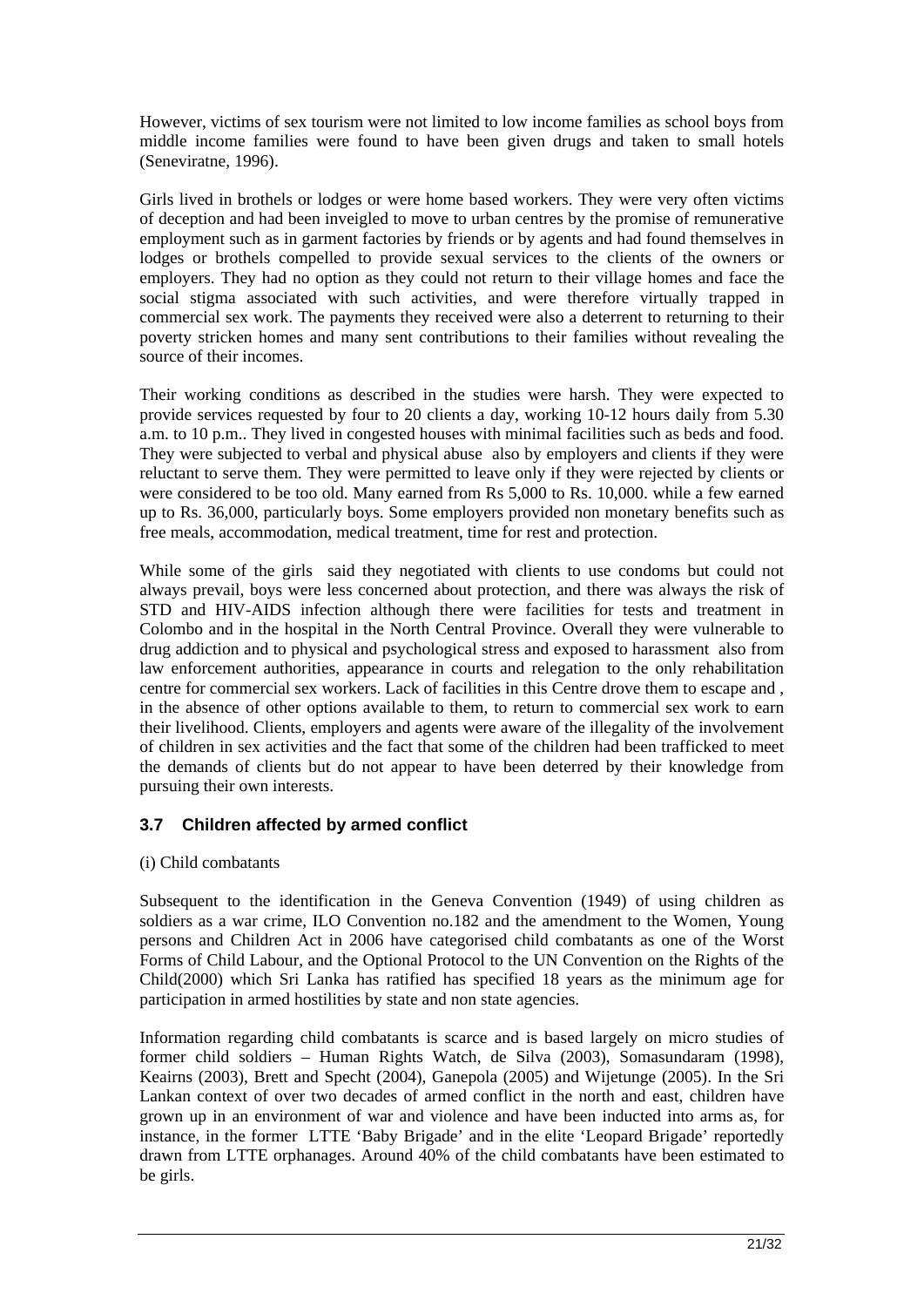Studies have noted that child combatants belong to low income, disadvantaged families as those living in conflict areas that have resources and social networks tend to be moved out to the south or overseas. Poverty exacerbated by the loss of income earners and lack of traditional employment opportunities in agriculture, animal husbandry and fishing, and family disruption and consequent lack of protection appear to have made these children vulnerable to recruitment, abduction and coercion in the prevailing culture of violence. Some parents too have handed over children through fear of harassment or in expectation of financial benefits as an allowance is reported to be paid to families. At the same time ideological propaganda and glorification of heroes and martyrs have attracted children, while boys look forward to carrying guns and riding motor bikes and girls seek to escape from restrictive lives and unwelcome arranged marriages.

Child conscription takes place in homes, en route to schools and markets and at festivals and around 90% are said to receive military training, in handling weapons, land mines, bombs and manufacturing explosives, and to take part in campaigns (SAVE,1998), despite an abortive LTTE – government Plan of Action and UNICEF's unsuccessful intervention to establish transit centres for released child soldiers.

The consequences of active participation in armed conflict have been spelled out in studies death, disability, getting accustomed to violence, trauma, missed education opportunities, and in the experience of former child soldiers, problems in effecting a smooth transition to adulthood, and to marriage and family life for women.

(ii) Internally displaced children

Many studies have focussed on single parent or female headed families who bear the brunt of the impact of war and have not examined the issue of child labour per se. It is clear, however, that children in displaced families and abandoned children are vulnerable to child abuse in the form of economic or sexual exploitation. There is anecdotal evidence that young children have been trafficked from refugee or welfare camps, streets or villages and sold by agents to employers.

The poorest and most vulnerable families have been seen to have suffered most and to have been compelled to live for many years in ethnic enclaves in segregated welfare centres (de Silva, 1999). Children have been compelled to become full time or part time income earners engaged in low skill, low pay work (Wimaladharma et al, 2005). Both children under 14 years and in the 14-17 age group have been found to be engaged in occupations such as plucking chillies, prawn farming, fishing, manual labour, vehicle repair, masonry, vending and cleaning toilets in hotels, for minimal pay (Gomez,2004).

Some studies have explored the extent to which children of these families have had access to education in a country in which over 90% of compulsory school age children are estimated to enrol in primary and junior secondary grades. Gunawardena (2002) in a study of children in internally displaced families in three districts in the 'war zone' and in three contiguous districts affected by the conflict found that 23% of children in the 5-14 age group in 3920 families and 49% in the 12-14 age group were not attending school. This denial of access to education is a grave issue as it creates a conducive environment for the use of the labour of these children by the family or by employers. It was found that 23% of the out of school population from 5 to 18 years were engaged in family labour, 19% were employed away from home and the majority, 58% had failed to respond. Those who were engaged in family labour were engaged in household chores as well as in assisting families in agricultural tasks, and manual labour and a few in animal husbandry, fishing, production of handicrafts, and petty trade while a substantial number (20%), were idle or 'loitering.' Of those who were away from home. 40% were employed in factories, hotels, fishing, paddy mills, tailoring, farming, construction, motor repair garages and retail shops such as shops selling pesticides . The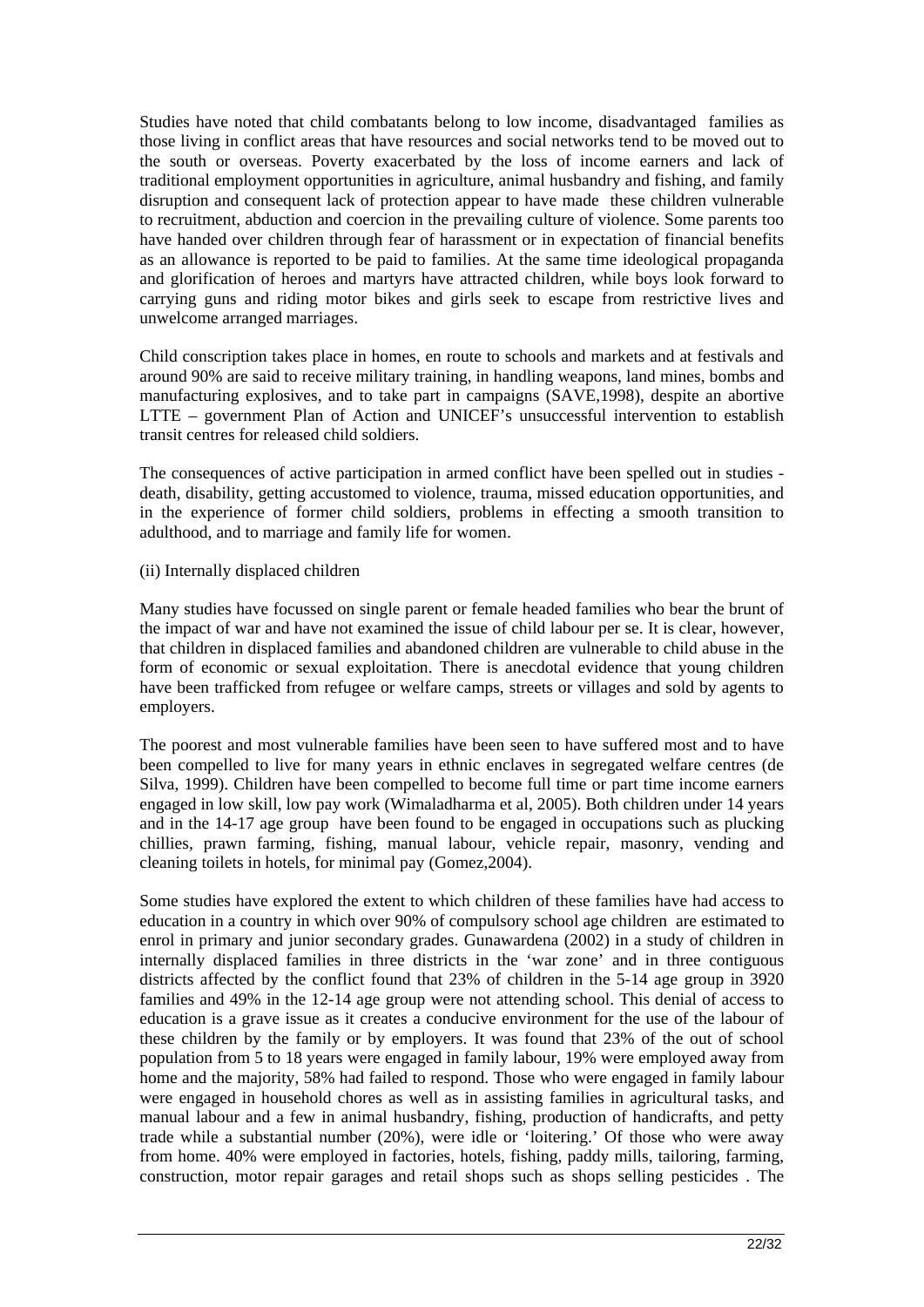majority said that they were not employed or had not responded. The large number who had declined to provide information or were idle and loitering could have been engaged in 'hidden employment' that threatens their well being and exposes them to danger.

#### **3.8 Worst forms of Child Labour**

This review of available information on child labour in the formal and informal sectors substantiates the conclusion that there is significant overt and hidden forms of child labour below the minimum age of employment, 14 years, as well as extensive participation of children below 18 years in hazardous types of employment. It was seen that domestic labour, employment in manufacturing industries such as the fireworks industry and even the garment industry. agriculture, begging, commercial sex work, many of the activities of children living on streets ,some occupations in the informal sector, and armed conflict are all hazardous forms of occupations listed in the national list of worst forms of child labour under the ILO Convention no.182.

The screen of invisibility of some of these activities has yet to be penetrated intensively in the informal sector.. For instance, the study of non schooling and child labour in a low income urban community (2002) found that child labour took forms that were not congruent with the economic activities stated by children and care givers. Intensive investigations surfaced information that 14 and 16 year old boys were actively facilitating contact between clients and commercial sex workers in collaboration with three wheeler drivers. Parents who were drug dealers and manufacturers of illicit liquor for taverns used their sons to transport drugs and alcohol and to purchase raw materials to reduce costs and to maintain secrecy. . Young children, eight to ten years old were used for petty thieving for pecuniary gain.

Case studies by researchers and investigations of the activities of 'street children' uncovered the involvement of children in hazardous occupations and in life threatening activities in conjunction with criminals.

#### **3.9 Trafficking children into employment**

Trafficking has become an issue of concern in recent years at international, regional and national levels, and as stated earlier, international and regional instruments and national legislation have been introduced to prevent it. Nevertheless the review of available information on child labour has pointed clearly to overt forms of trafficking children to economic exploitation and bonded labour or to sexual exploitation with or without the consent of the victims, with apparent impunity.

Agents and even friends and relatives were seen to deceive parents and children with the promise of caring employers and taken children to low cost domestic service in houses in which employers resorted to incredible cruelty in punitive action that resulted in their running away to an uncertain life. Instances of trafficking of potential sex workers have been reported, such as forty street children and children without parents or guardians, less than 12 years and in the 12-14 age group, trapped by an agent in a small shed on the beach for sale as sex workers( PEACE, 1997). Girls have been promised remunerative jobs in garment factories and brought to lodges and brothels where lacking other options they remain trapped in sex work. The power structure of clients controlling demand and pliant employers and agents facilitating supply for profit traps helpless commercial sex workers in an occupation that is virtually outside the ambit of protective legislation. Children are organised by 'beggar masters' to beg on the streets as a profitable enterprise. Some of the children employed in the fireworks industry were unaware of the nature of the hazardous tasks that awaited them. Children have been abducted, coerced or attracted by deceptive promises to become child combatants in a situation of armed conflict.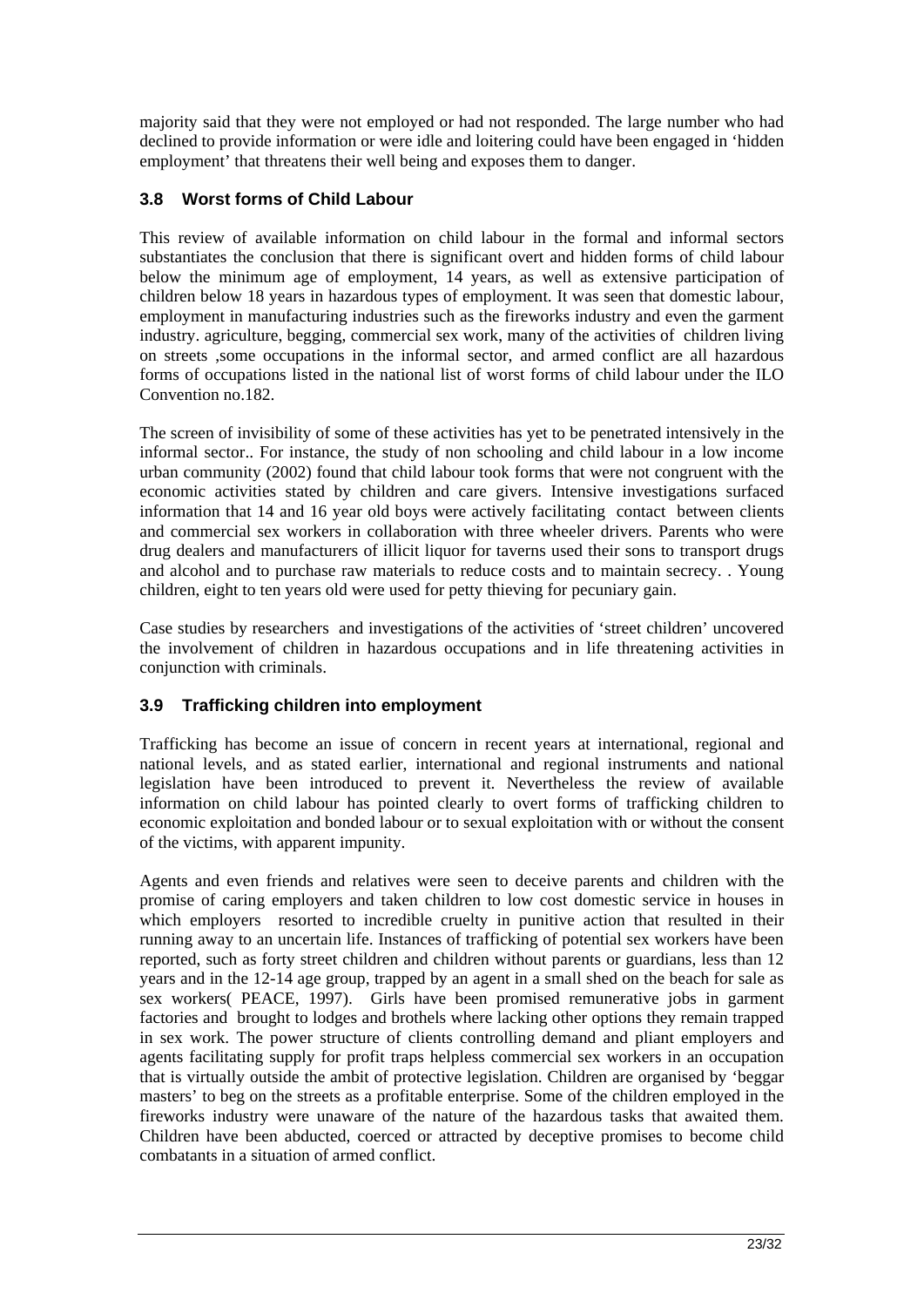In the 1980s there was concern over the trafficking of children to two occupations which clearly qualified as worst forms of child labour. As in other countries in the South Asian sub continent, Sri Lankan boys were recruited and trafficked by agents to Abu Dhabi in the Gulf States as camel riders as the demand was for young boys. Adults with forged documents are said to have accompanied these children in the guise of parents. The high salaries paid by countries in the Middle East and the false information given to them regarding the jobs found for them deceived parents to whom the labour of their children was a critical asset in meeting basic family needs. These children were trapped in this hazardous and exhausting occupation. It was reported in the media that these boys were glued to the back or camels and beaten to ensure their optimal performance. There were reports too of boys who were beaten to death by camel owners for unsatisfactory performance The media publicity led to official action to trace the boys and return them to their families and to introduce import restrictions on the issue of passports to minors. Consequently the practice of trafficking boys to be camel riders is said to have ceased, (Guoonesekere,1993). Camel riding appears to have continued as a profitable sport and recently rumours have circulated to the effect that Sri Lankan boys continue to be trafficked to the Middle East as camel riders. No investigation appears to have taken place leading to the fear that this enterprise in trafficking and exploitation will expand and destroy the childhood of boys in the poorest and most vulnerable families.

The second example is the practice referred to earlier of trafficking boys from different parts of the country to fishing camps to clean and dry fish under conditions of slavery(INASIA,2000) Although the ethnic conflict is said to have made these camps no longer practicable, there is no clear and reliable evidence that they have not continued in more remote locations or that it is unlikely to be revived with cessation of the conflict.

Other examples of trafficking have been the sale of mail order brides in Japan and the practice of sending young women who responded to advertisements of IT training programmes in Japan to be sent on their arrival to remote areas to be married to elderly farmers. Both these practices are said to have ceased as a consequence of the vigilance of NGOs in Japan and the Department of Labour in Colombo but similar operations could take place in other countries.

There is evidence in studies of current trafficking of girls and boys for illegal activities abroad. Young persons who respond to advertisements of training programmes in sales work in Singapore have been sent on arrival to lodges to engage in commercial sex work to meet the increasing demand of clients(Cenwor,2005 a). Young girls are recruited to be members of entertainment groups to perform in European countries and instead are taken on arrival to scattered islands while young boys are sent by agents to Cyprus as students and are forced on arrival to work on remote farms (Wanasundara, 2002).The most recent incident that has received media publicity and triggered official action is the case of the young housemaid employed in Saudi Arabia who is under the death penalty for the murder of the child whose care was entrusted to her. On investigation it has been found that she was under age for employment as a domestic worker overseas and that an unscrupulous agent had recruited her and sent her with forged passport and relevant documents. There is a wide perception that this type of fraud is commonly practised by such agents. Employment under 18 years is clearly illegal and also condemns these young housemaids to hazardous employment.

It appears therefore that what is known of trafficking of children under 18 years is minimal and that investigative studies are likely to uncover the real situation and to mobilise public opinion that appears relatively dormant at present.

# **4. Causes and Consequences**

(i) The reasons that push children to sell their labour from a very young age irrespective of the nature of the employment such as unacceptable or hazardous economic activities have been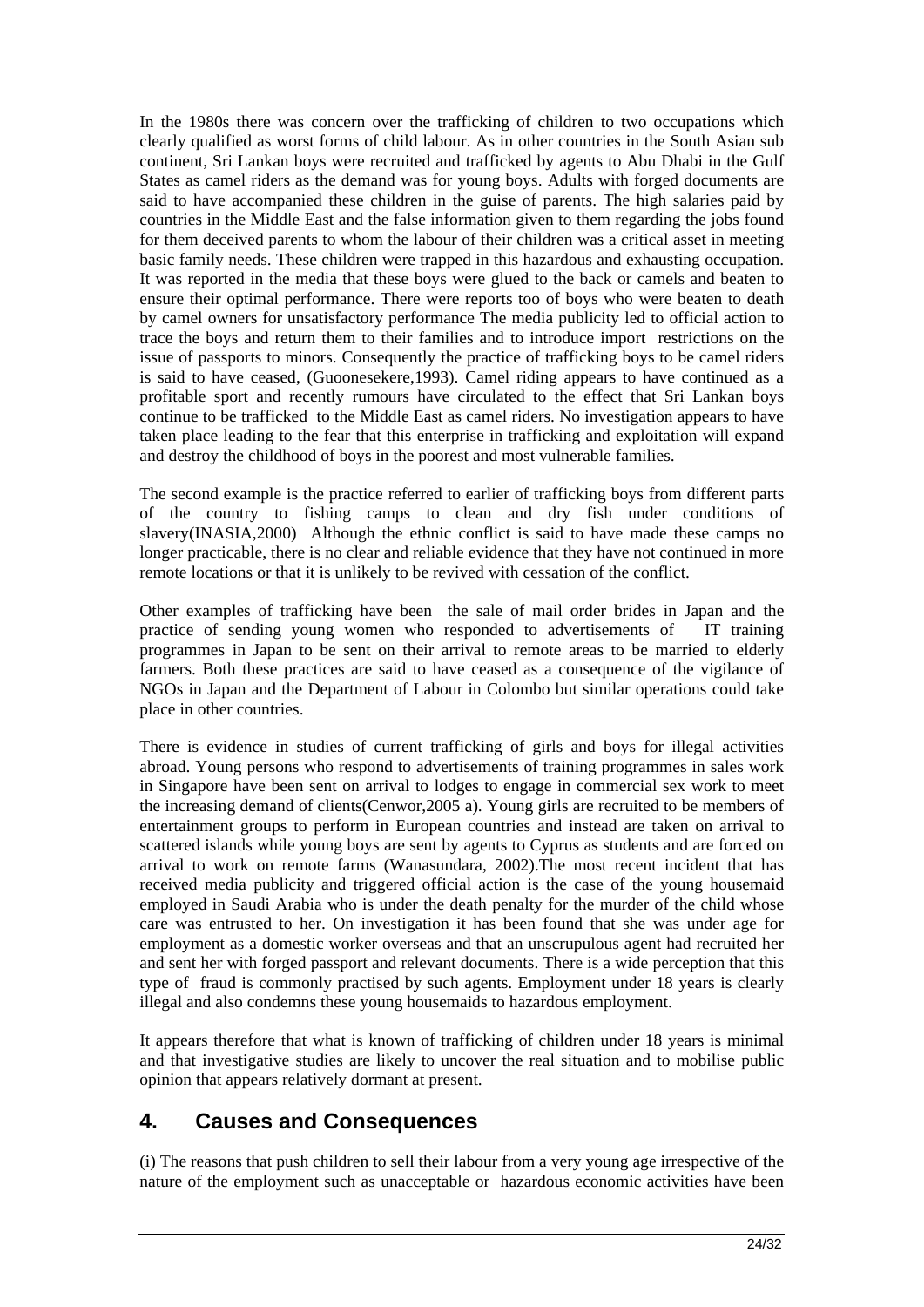identified earlier in the review of information pertaining to specific forms of child labour. A synthesis of these reasons indicates that there are multi-faceted causes for the incidence of under age child labour and the 'worst forms of child labour' .

As development appears to have bypassed economically disadvantaged communities and areas in the country, families entrenched in poverty lack the resources to meet their basic needs. A major asset in these families is the labour of their children of all ages. Traditionally there has been an acceptance of child labour as a strategy for family survival and maintenance which has been a major barrier to reducing the incidence of child labour. Economic pressures and low levels of education and awareness blind families to the harmful effects of their children engaging in dubious economic activities. Poverty has been exacerbated in recent decades by rising costs of living and urbanisation that attracts rural migrants to shanties and other congested low income neighbourhoods in cities.

Family related factors have been seen to have a strong negative impact particularly in dysfunctional families in a poverty environment. In addition to lack of positive family support for children in these families, it has been noted too that whole families engage in commercial sex work, in begging or in sale of drugs and illicit forms of alcohol. Such families lack the social values that give priority to education rather than to child labour as a strategy for upward socio-economic mobility while their children themselves lack motivation to use education as an avenue to advancement. The conflict between education and child labour seen in the high incidence of irregular attendance in poor families and the extensive use of family labour from a very young age.

In Sri Lanka the extension of educational opportunity through free education and other incentives has contributed to decline in poverty and in child labour since the mid twentieth century. Regrettably lethargy in enforcing compulsory education regulations has been a major factor leading to non schooling and to a high incidence of dropping out of school that provides the pool of potential child labour that is utilised by families and by unscrupulous employers and agents activated by substantial profits.

Out of school children are used to meet the demand for cheap and casual labour created by macro economic policies that include also the relegation of the informal sector in which the poor work to the periphery of policy planning over many decades.

Inadequacy of resources for effective monitoring and weak law enforcement as well as the profits garnered by intermediaries contribute to the incidence of visible and invisible, hazardous and unacceptable forms of employment such as the thriving commercial sex industry. Studies have provided some insight into the factors that push and pull children into direct participation in military operations.

It is hardly surprising therefore that child labour exists openly, often along with schooling as the 1999 Census survey indicated, and that forms of employment that are harmful to children and push them into anti-social and criminal activities are actively pursued both overtly or as 'hidden employment' in surveys and studies.

(ii) Deployment of children in child labour from an early age and in hazardous forms of employment at any age has both immediate consequences and long term impact.

It was seen that children are exposed to occupational hazards that are life threatening or result in injuries such as those caused by handling dangerous objects and explosives, grave illnesses caused by exposure to toxic chemicals and pollutants, and strain caused by engaging in tasks beyond their physical capacity.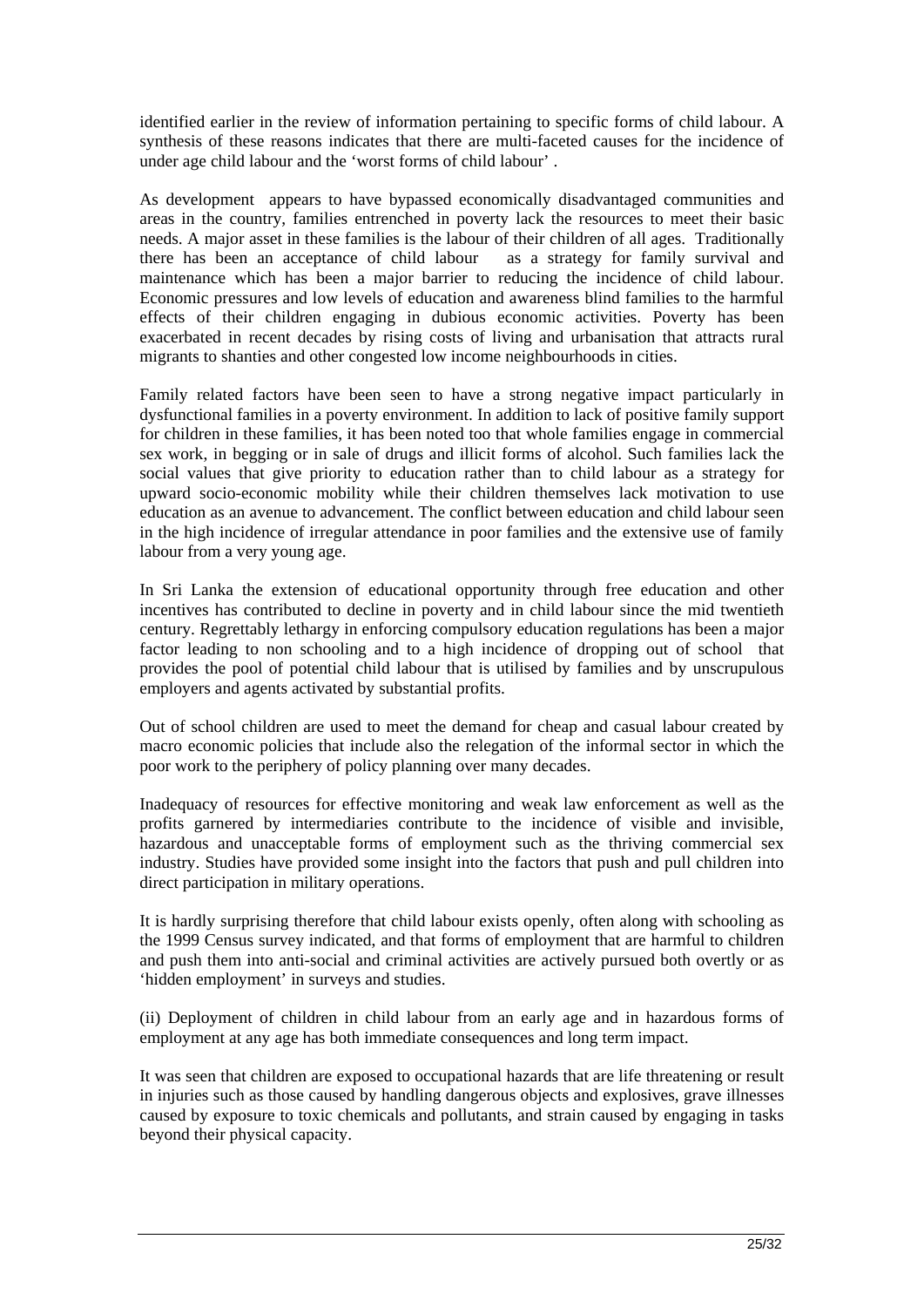Sexual abuse and addiction to sex activities and working in conditions of enslavement cause emotional stress and their psycho social impact extends over their life time. Drug and alcohol addiction diminishes their quality of life. Consequences that are not immediately visible particularly where monetary gains are assured, are the long term effects of ill nourishment, work overload, and poor living conditions on their health and sense of well being as well as the denial of their right to education and their rights as workers.

The denial of access to education affects the life chances of children significantly. Family labour tends to leave children too exhausted to concentrate on their school work, and leads to absenteeism and finally to withdrawal from schools. Employment outside the home along with schooling accelerates dropping out of school. A recent study on child Labour, school attendance and performance (Gunawardena et al, 2006) found that over 28 hours of family labour or employment a week led to going late to school and to irregular attendance which inevitably leads to full time employment. The highest scores obtained in performance tests were by those who were engaged only in studies, and the lowest scores were obtained by those who were at the same time employed outside the family. The consequences of non schooling are the denial of opportunity to acquire formal education qualifications or vocational skills that would assist children in low income families to have access to employment that will enable them to escape from their poverty and immiserisation and to achieve upward occupational mobility.

Over all, child labour deprives children of a balanced life and the evidence indicates that many victims of child labour themselves have lost self esteem and have resigned themselves to a bleak future without a stable marriage and family life and economic resources from socially acceptable forms of employment. The experiences unfolded by former child combatants underscores their deprivation of the normal child development processes.

# **5. Reducing the gaps in knowledge**

The review of the information to which easy access is available reflects very clearly the uneven distribution of knowledge pertaining to child labour including the 'worst forms of child labour' and the lacunae in information in virtually all aspects of this issue. Studies have been few and far between in the late 20th century when child labour was perceived to be a critical problem but they have increased in number with the ILO-IPEC initiative in commissioning studies on some of the worst forms of child labour under ILO Convention No.182 . Nevertheless, a large number of gaps need to be filled, particularly to stimulate policy formulation and implementation to eliminate child labour and to ensure children their human rights.

#### (i) National surveys

As referred to earlier, macro data is available in the surveys of the Department of Census and Statistics, in Labour Force Surveys and in the Special Survey undertaken in 1999 in the context of the need for information on the economic activities of children. Such large scale national level surveys do not usually generate in depth information but they do provide a framework for further studies. Child labour is not an issue in labour force surveys but perhaps a question could be included in the survey instrument to elicit specific information. As a follow up to the Child Activity survey, the Department could perhaps carry out a more in depth study in the areas of concentration of child labour inclusive of nature of employment and hours of work identified in the original survey. The socio-economic survey of the most disadvantaged one hundred administrative Divisions by the Department is an excellent precedent in this respect.

There are several useful studies of the inadequacies of labour legislation but the ambiguities that prevail regarding the minimum age of employment and overlapping provisions in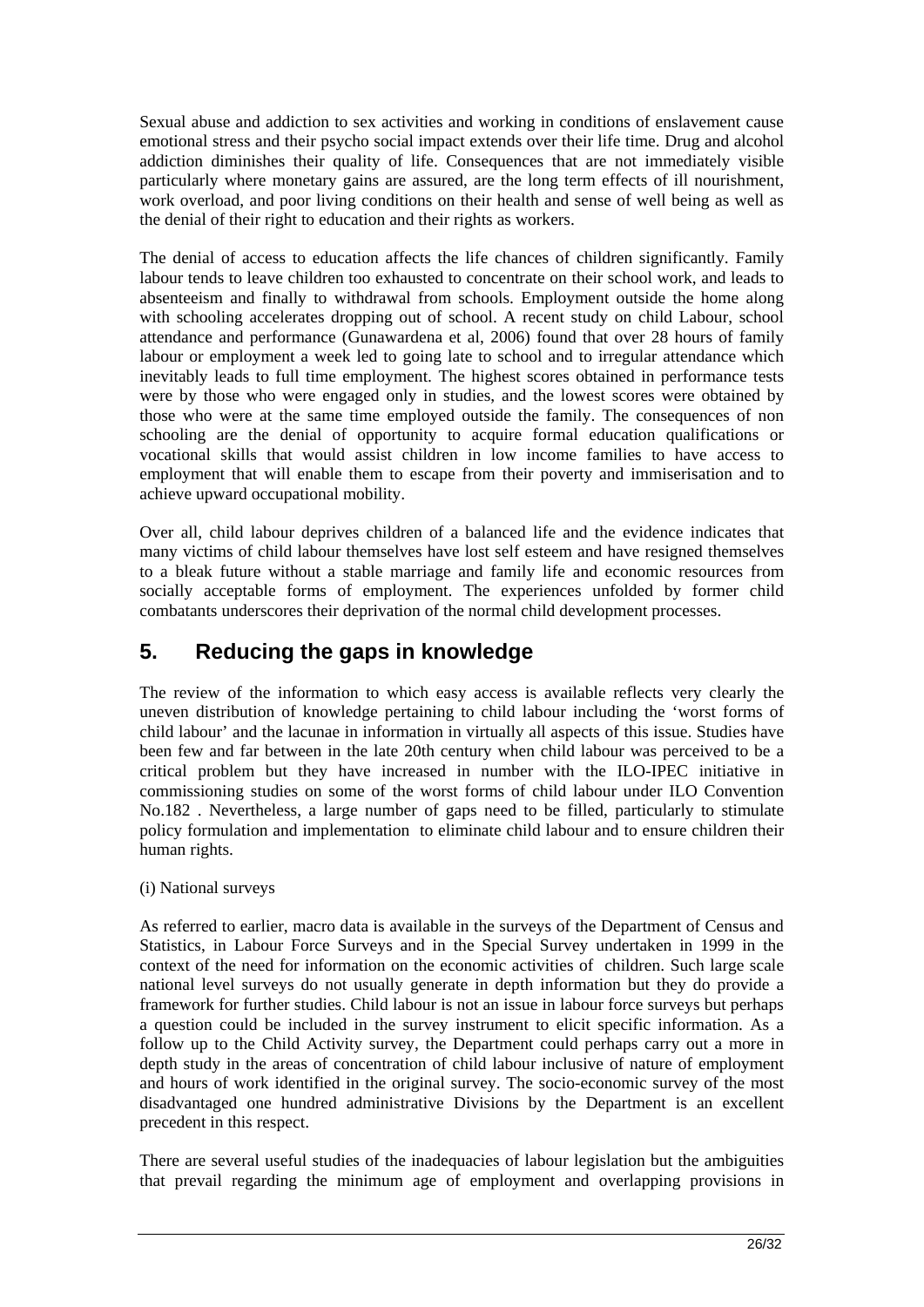different pieces of legislation, the ratification of ILO Convention No. 182 and the amendments to the Young Persons, Children and Women's Employment Act requires a comprehensive and intensive review of gaps in legislation and in provisions for effective law enforcement. The Department of Probation and Child Care and the Women and Children's Division of the Department of Labour have their local officials who already collect useful information on some of the less visible forms of hazardous child labour, based on complaints that are received and their interaction with communities and families. They have therefore a rich pool of field based researchers who could participate effectively in collecting in depth data to complement national surveys.

While ILO-IPEC could support such initiatives it could also collaborate in studies with other state departmental units such as the Division in the Ministry of Labour that deals with occupational health and hygiene, the Non Formal Education Division of the Ministry of Education that gathers information on out of school children and their economic activities, the network of Family Health Workers/Midwives of the Family Health Bureau of the Ministry of Health who have access to information on children in families in areas under their purview and most importantly with the National Child Protection Authority (NCPA). It could also be useful to support action research in current programmes such as the Gamidiriya programme that could monitor the prevalence of worst forms of child labour and work towards eliminating such activities.

#### (ii) Micro studies

It was seen that much qualitative data based on the experiences of victims of child labour have been generated by micro studies on many facets of this issue. The quantum of data available, however, is not uniform in the ten broad categories or types of child labour pertaining to which information was presented. Recent studies of domestic labour provide information regarding push and pull factors, recruitment, working conditions and evidence of child abuse. A constraint to access to information is the invisibility of child domestic labour within the privacy of the homes of employers, the lack of credibility in the responses of employers and the dependence on information on children physically or sexually abused by employers and placed in Homes. This excludes the experience of the majority of domestic workers harassed or abused within houses and access to information on the behaviour of employers who ill treat their employees. The information available in studies except in case studies of those sent to homes can therefore be incomplete. Researchers are aware of this problem of access to information but have not been able to overcome this barrier.

Studies on child labour in employment in the manufacturing sector are scarce despite the potential in these industries for exposing employees below 18 years to danger and health hazards. The list of hazardous forms of employment is replete with examples of such industries which await investigation. The need for such studies is underscored by the information that has surfaced in the study on the fireworks industry. Likewise the extent of child labour in intensive labour processes subcontracted to home based workers who are compelled to meet production deadlines and in home based production for export has yet to be examined.

The informal sector teems with low skill, low income economic activities that are the refuge of both adults and children from low income families who lack the skills and resources to access more stable and remunerative employment. Most studies list occupations such as small scale manufacturing enterprises, assisting in garages and restaurants and shops and street vending, but have not ascertained adequate information regarding the conditions under which children work. Nor have they been able to uncover information pertaining to illegal and hazardous occupations which are part of the lives of those battling for survival in the informal economy. Agriculture and fishing are perceived to be traditional occupations and are therefore accepted as a part of the lives of these communities without adequate investigation of the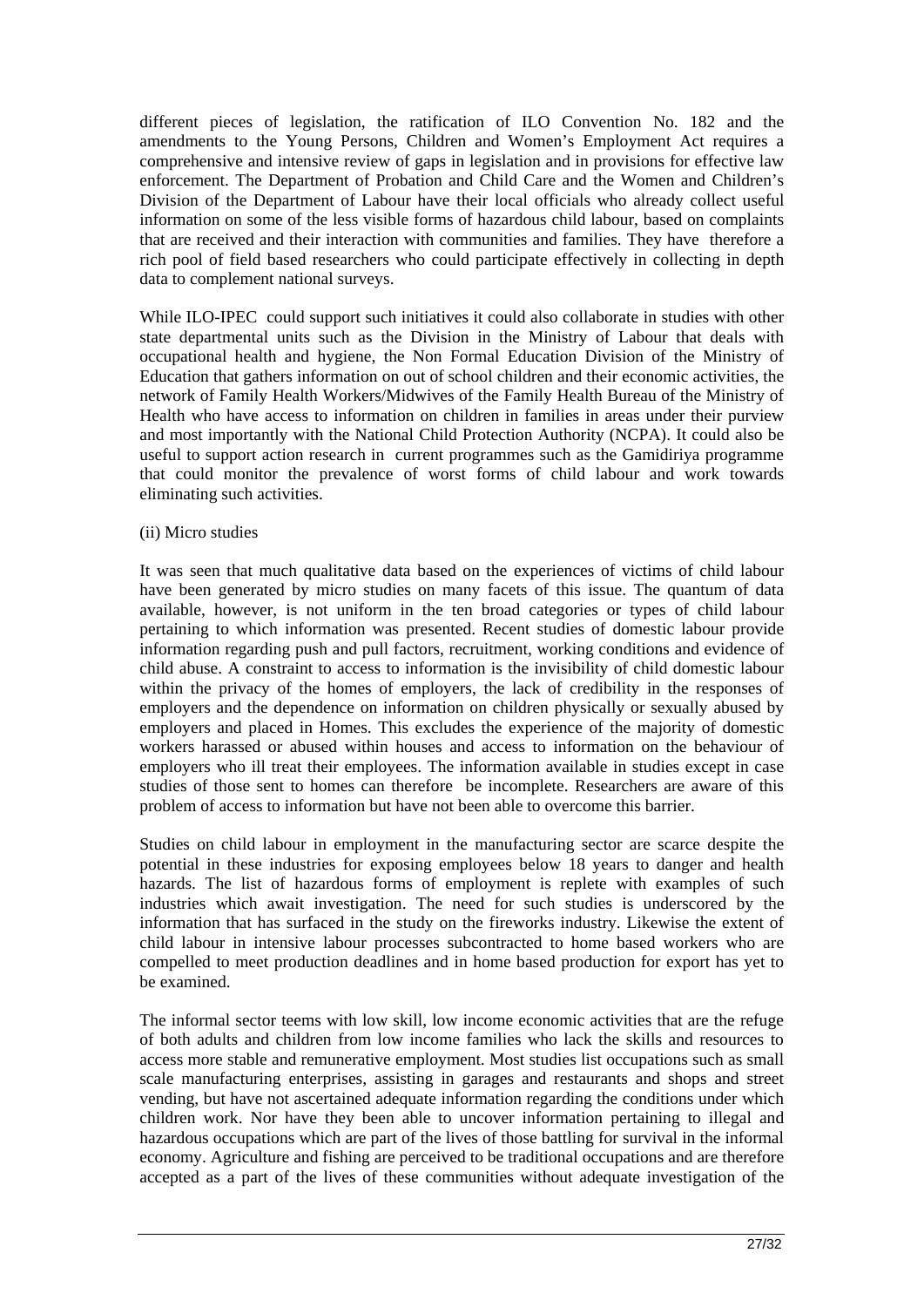nature of the participation of children in these occupations. Studies of 'street children' and child beggars have raised concerns regarding the risks to which such children are exposed but have yet to explore their participation in the worst forms of child labour. Media publicity has stimulated interest in studies of 'beach boys' but researchers need to penetrate the institutions that are the centres of sexual abuse. The more sophisticated centres such as the façade of health clinics are unknown terrain in terms of research, policy and action. The travails of child combatants in armed conflict have yet to be documented adequately in the public domain.

Trafficking children for economic and sexual exploitation for financial gain is a topic of current concern but the perception that there is little cross border trafficking in Sri Lanka is hardly tenable in view of the lack of research on trafficking overseas for employment such as in camel riding or as migrant workers or commercial sex workers. Despite the strong action taken by the NCPA to ensure the safety of children in families affected by the tsunami and to monitor trafficking, there was still space for support for local investigations by researchers.

(iii) The geographical distribution of research covers most districts except some districts in the north and east, but they are confined to a limited number of locations so that there is space for many such studies to validate findings. There has been a tendency to concentrate on Colombo as the richest source of information on street children, child beggars and commercial sex workers and even the informal sector. Nevertheless Kataragama has been identified as a new venue for street children and child beggars, as seen by the decision of the Ministry of Education to establish a centre for street children under its ongoing non formal education programme, and could be a useful location for research. Commercial sex work has roots in other urban centres outside the current axis of Colombo, coastal tourist locations and Anuradhapura district. The plantation sector has been a popular centre for studies but the tentacles of child abuse that extend beyond the physical limits of plantations are an expanding field for exploration. Security considerations have limited studies in the north and east but collaboration with universities and NGOs in these districts has been productive and could be extended.

(iv) The most effective small empirical research studies have been those that combined sample surveys of representative locations and case studies. As seen earlier, case studies facilitate capturing real authentic experiences as opposed to superficial responses of householders jaded by 'questionnaire fatigue' and generalised second hand information by 'key informants'. Information relating to the causes of child labour are readily available but investigative studies that explore the processes of recruitment, exploitative, abusive and harmful conditions of work and the incidence and modalities of trafficking are necessary to unravel networks and power structures that trap children in their coils.

(v) It was seen that national statistics and household studies in all sectors and areas have found that a large number of children are out of school but are not reported by families to be engaged in economic activities or domestic chores and are purported to be 'idle' or even loitering. Case studies will perhaps yield information regarding any hidden or illegal forms of employment about which families are reluctant to provide information. As the numbers of children in this category as well as untraced non resident children in low income homes are large, there is obviously a lacuna in information that is pertinent to the investigation of the incidence and nature of 'worst forms of child labour.'

(vi) Support could also be provided for some under researched areas of study. Family labour appears to be a term that is socially and officially acceptable but covers at the same time a multitude of activities, some of which could be unacceptable forms of labour with respect to hours of work or hazards that are encountered. Studies focussed exclusively on family labour could yield information that may well lead to rethinking of the legitimacy of family labour. Studies on law enforcement procedures and court cases and hospital records of child patients could fill some of the gaps in knowledge. Several studies on Children's Homes have been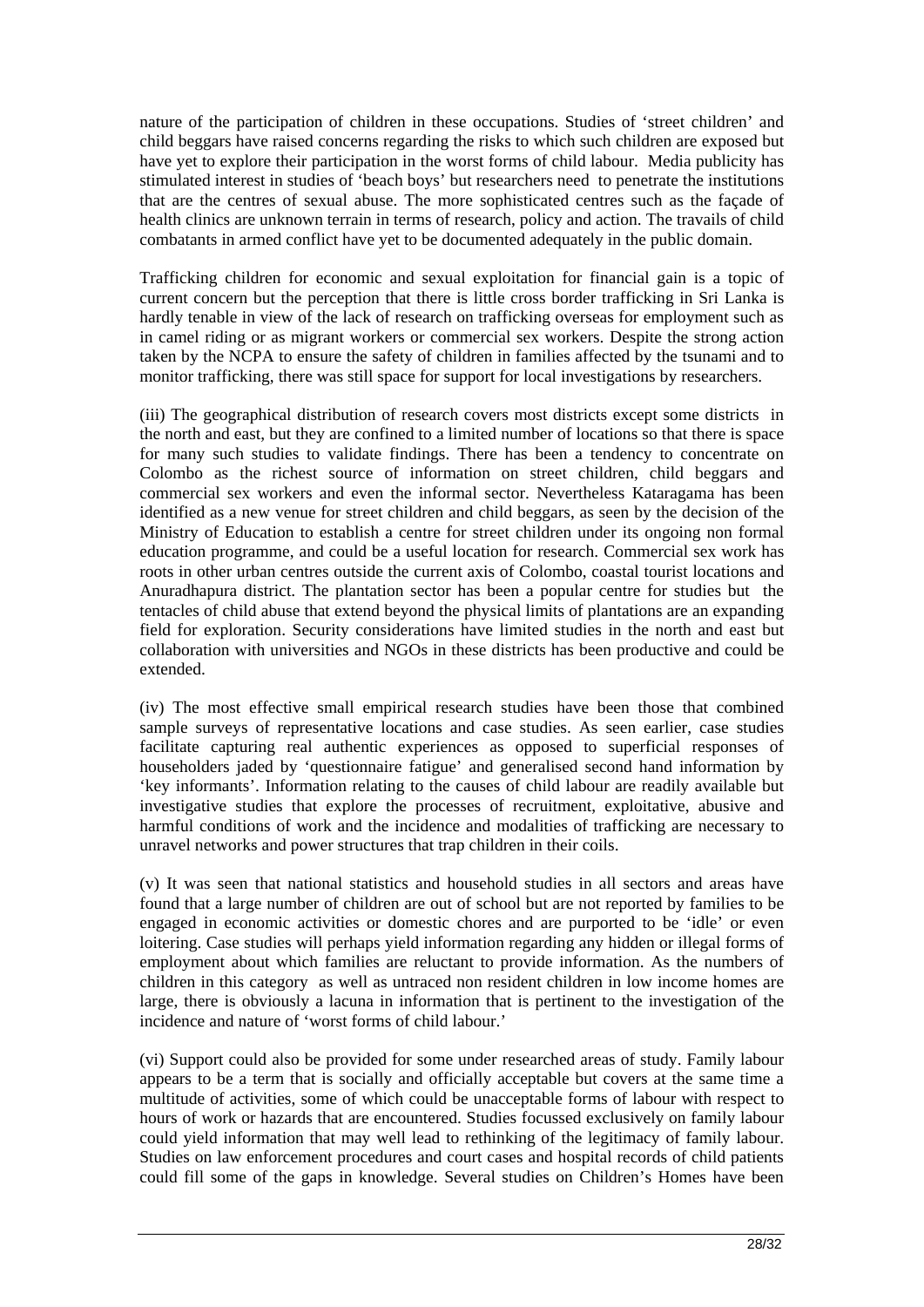carried out and even published but follow up action has not received adequate priority. A specific study of the experiences of child labour by children and young adults in these Homes could provide information not only on the reality of child labour but also on the efficacy of current law enforcement and rehabilitation programmes.

(vii) Two research modalities that have been hardly used, partly perhaps because they have resource implications, are tracer studies and longitudinal studies. ILO has supported a tracer study of participants in a prevention of trafficking project and a rehabilitation of victims' programme, the findings of which uncovered several aspects of child labour and practicalities of interventions (Cenwor, 2005b). Longitudinal studies provide rich information on individual experiences, contextual factors and long term impact that provide perhaps the most realistic evidence of causes, processes, and consequences of all forms of child labour.

(viii) An important caveat in the organisation and/or support of research is that adequate time needs to be given for field based research, such as national surveys, sample surveys, investigative studies, case studies, tracer studies and longitudinal studies if quality output is required. Some leeway is necessary to accommodate unexpected problems in the identification of the subjects of research in a hidden area such as child labour as well as logistical difficulties. Hence tight deadlines are inappropriate for research excepting in studies based on secondary data.

# **6. Research output**

| Type of child labour                    | <b>Adequate</b> | <b>Moderate</b> | <b>Minimal</b> | <b>None</b> |
|-----------------------------------------|-----------------|-----------------|----------------|-------------|
| Domestic Labour                         |                 | X               |                |             |
| Manufacturing sector                    |                 |                 | X              |             |
| Informal sector                         |                 |                 | X              |             |
| Child beggars                           |                 |                 | X              |             |
| Street children                         |                 | X               |                |             |
| Commercial sex workers                  |                 | X               |                |             |
| <b>Illegal activities</b>               |                 |                 | X              |             |
| Conflict affected areas                 |                 |                 | X              |             |
| Child combatants                        |                 |                 | X              |             |
| Trafficking                             |                 |                 | X              |             |
| Family labour                           |                 |                 |                | X           |
| Not located-out of school<br>and 'idle' |                 |                 |                | X           |

#### **6.1 Availability of accessible research output pertaining to child labour**

### **6.2 Use of modalities of research**

| <b>Modalities</b>              | <b>Adequate</b> | <b>Moderate</b> | <b>Minimal</b> | <b>None</b> |
|--------------------------------|-----------------|-----------------|----------------|-------------|
| National/ Macro Surveys        |                 | X               |                |             |
| Micro studies-In depth         |                 | X               |                |             |
| Geographical<br>representation |                 | X               |                |             |
| Case studies/Life histories    |                 |                 |                |             |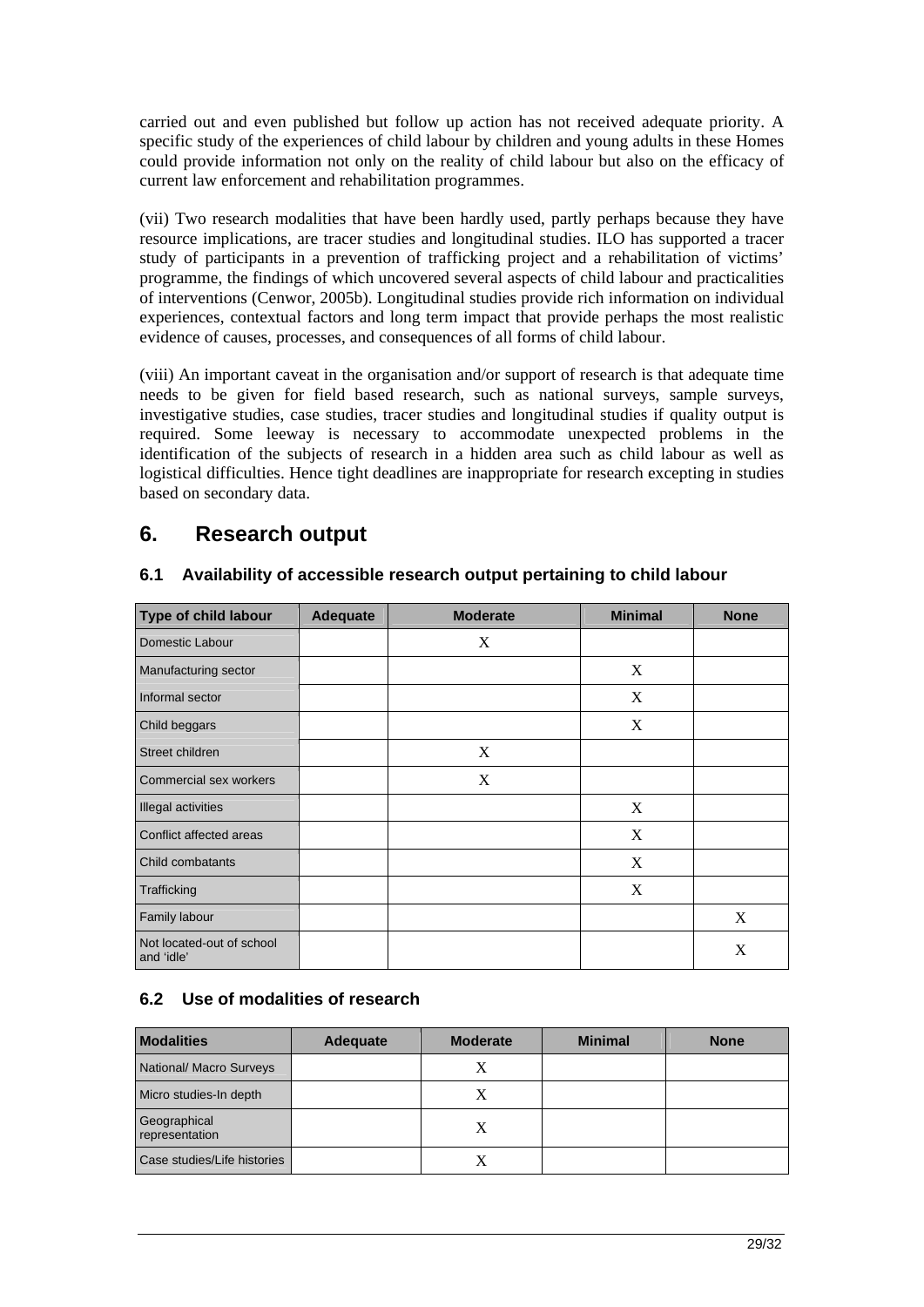| <b>Modalities</b>           | <b>Adequate</b> | <b>Moderate</b> | <b>Minimal</b> | <b>None</b> |
|-----------------------------|-----------------|-----------------|----------------|-------------|
| <b>Tracer Studies</b>       |                 |                 |                |             |
| <b>Longitudinal Studies</b> |                 |                 |                |             |

### **7. References**

Anarasinghe, Sarath W. (2002). *The Commercial Sex Exploitation of Children: A Rapid Assessment.* (ILO-IPEC, Geneva).

Black, Maggie (1995). *In the twilight zone; Child Workers in the hotel, tourism and catering industry*. (ILO, Geneva).

Central Bank of Sri Lanka (2005). *The Consumer Finances and Socio-Economic Survey*, 2003/2004, Part 1. (Central Bank).

Centre for Policy Alternatives (1999) Child Labour: Implementing Legal Reform, Seminar. (Colombo, July 1999).

\_ (2005): *The Demand Side of Trafficking in Sri Lanka: The Fireworks Industry,* Ch.7 (ILO, Geneva).

Centre for Women's Research (1987). Export Production Villages, CENWOR (Colombo).

\_ (2002). *The Impact of Macro Economic Reforms: Women in Garment and Textile Industries*. CENWOR (Colombo).

\_ (2005a). *The Demand Side of Trafficking in Sri Lanka: Commercial Sexual Exploitation* , Ch. 4 (ILO, Geneva).

\_ (2005b). *Impact on Children and Families of Interventions in Two Trafficking Projects in Sri Lanka*. A Tracer Study. (ILO, Geneva).

Cooray, T. (1986). *Working with street children - the Sri Lanka Experience*. (Colombo).

Department of Census and Statistics (1963, 1981). Census of Population. (Colombo).

\_ (1991,1995, 2001,2005,2006) Labour Force Surveys. (Colombo).

\_ (1999). Child Activity Survey. (Sri Lanka, Colombo).

Department of Probation and Child Care (2005). *Annual Statistics of Cases of Child Abuse*. (Colombo Office).

Department of Labour (2005). *Handbook on Laws pertaining to the Prevention of Child Labour in Sri Lanka Women and Children's Affairs Division*. (ILO-IPEC, Colombo).

De Silva, Harendra, D.G. & de Silva, Dula S. (undated, 2003?). *An Assessment of Children in the Streets of Colombo*. (WHO, Colombo).

De Silva, Harendra, D.G. (2003). *Power Games in War and Peace*.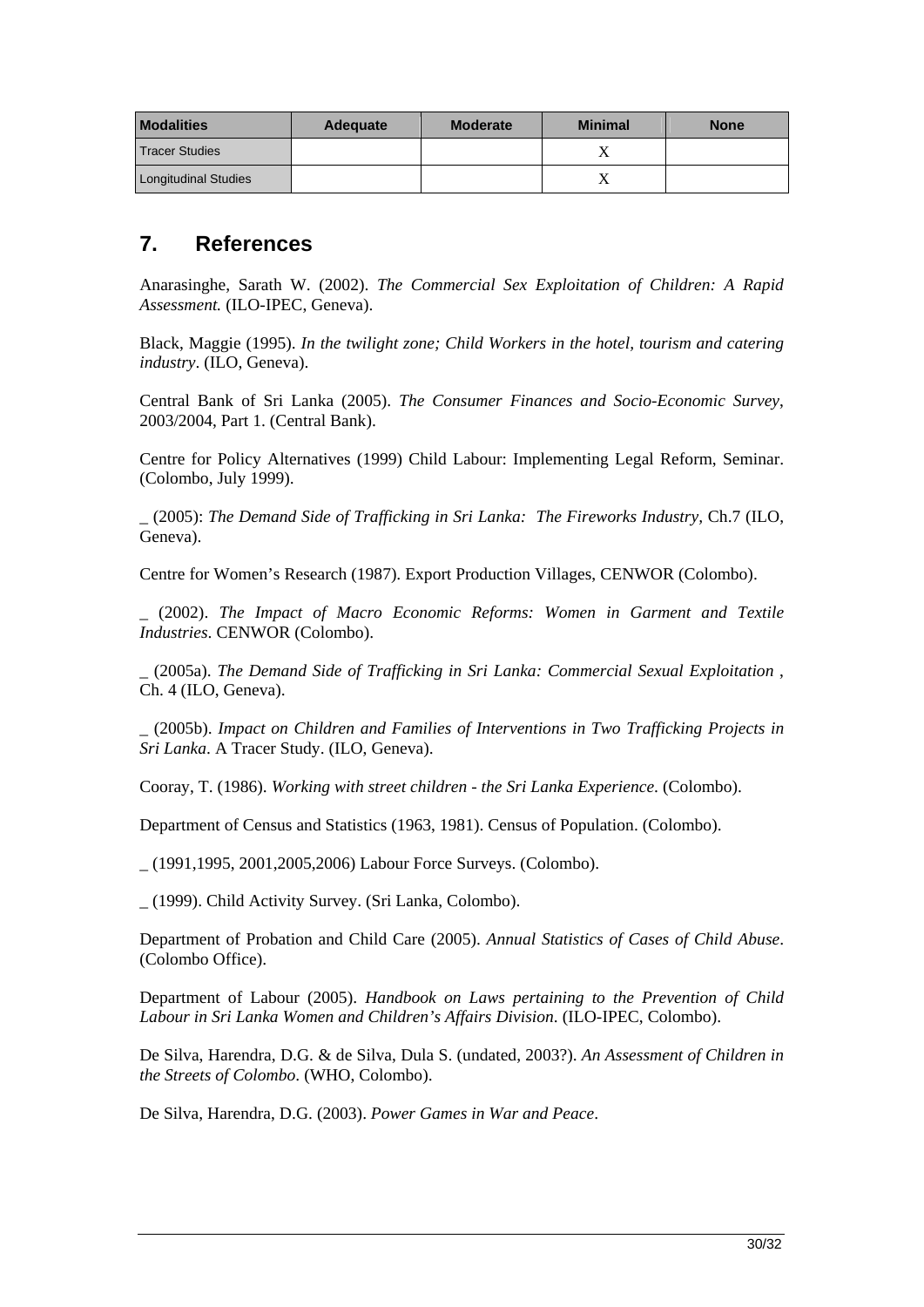De Silva, K. Tudor (1999). *Armed Conflict, Displacement and Poverty Trends in Sri Lanka – Evidence from selected Displaced Population in Building Local Capacities for Peace: Rethinking Conflict and Development in Sri Lanka*. (Eds. Mayer et al.).

ETC. (2001). *Child Trafficking*. (ILO). Unpublished.

Ganepola, Varuni (2005). *Social and Cultural Factors that impact on children's involvement and participation in armed conflict in Vavuniya district*. Unpublished.

Gomez, Shyamala (2004). R*apid Assessment on the* Worst Forms of Child Labour Prevalent Amongst the Internally Displaced Persons in Sri Lanka. (ILO-IPEC, Sri Lanka).

Goonesekere, S.W.E. (1993). *Child Labour in Sri Lanka*. Learning from the Past. (ILO, Geneva).

Goonesekere, Savitri W. E. (1993). *Children in Domestic Service in Sri Lanka*. (ILO, Geneva).

Gunawardena, Chandra, Lekamge, G.D. & de Zoysa, T.S.V. (2005). *The Demand Side of Trafficking in Sri Lanka*. Organised Begging, Ch. 5. (ILO, Geneva).

Gunawardena, Chandra, Kularatne, & Lekamge, Dayalatha (2006). C*hild Work, School Attendance and performance in Sri Lanka*. Challenges of a Society in Transition. (Eds Laksiri Fernando & Shermal Wijewardene, Faculty of Graduate Studies, University of Colombo).

Gunawardena, K.L. (2002). Programme to eliminate Child Labour in Sri Lanka's Internal Displacement Camps and Conflict Affected Areas- Survey Report. (ILO, Sarvodaya).

INASIA (2000). Vol. 3, A Burgeoning Tourist Industry in a Traditional Fishing Community; Vol. 4, Children in a Coastal Community with a Flourishing Tourist Industry; Vol. 6, Community engaged in Small Enterprise Development founded on Traditional Industry; Vol. 12, Children living in a Shanty Town on the periphery of Colombo; Vol. 14, Street Children in the City of Colombo.

Jayaweera, Swarna, & Dias, Malsiri (1989). *Subcontacting in Industry: Impact on Women*. (Commonwealth Secretariat, London).

Jayaweera, Swarna & Sanmugam,Thana (2001). *Invisible Women*. Subcontracting in Industry in Sri Lanka. (CENWOR, Colombo).

Jayaweera, Swarna, Sanmugam, Thana & Ratnapala, Chathika (2002). *Child Labour and Non-schooling Children in Selected Low Income communities in Sri Lanka*. (CENWOR, Colombo).

Jayaweera, Swarna and Edirisinghe, Indika (2005). *Socio-economic Conditions and Education of Children in selected estates in the Nuwara Eliya and Badulla district*s. (CENWOR, Colombo).

Kanangara, Nayomi, de Silva, Harendra & Parndigamage, Nilakshi, (2003). *Child Domestic labour: A Rapid Assessment*. (ILO-IPEC, Geneva).

Keairns, Yvonne. E. (2003). *The Voices of Girl Child Soldiers*. (Sri Lanka).

Marga Institute (2004). *Child Rights Violations in Sri Lanka*. Cases and Recommendations Parts I & II (Save the Children, Sri Lanka).